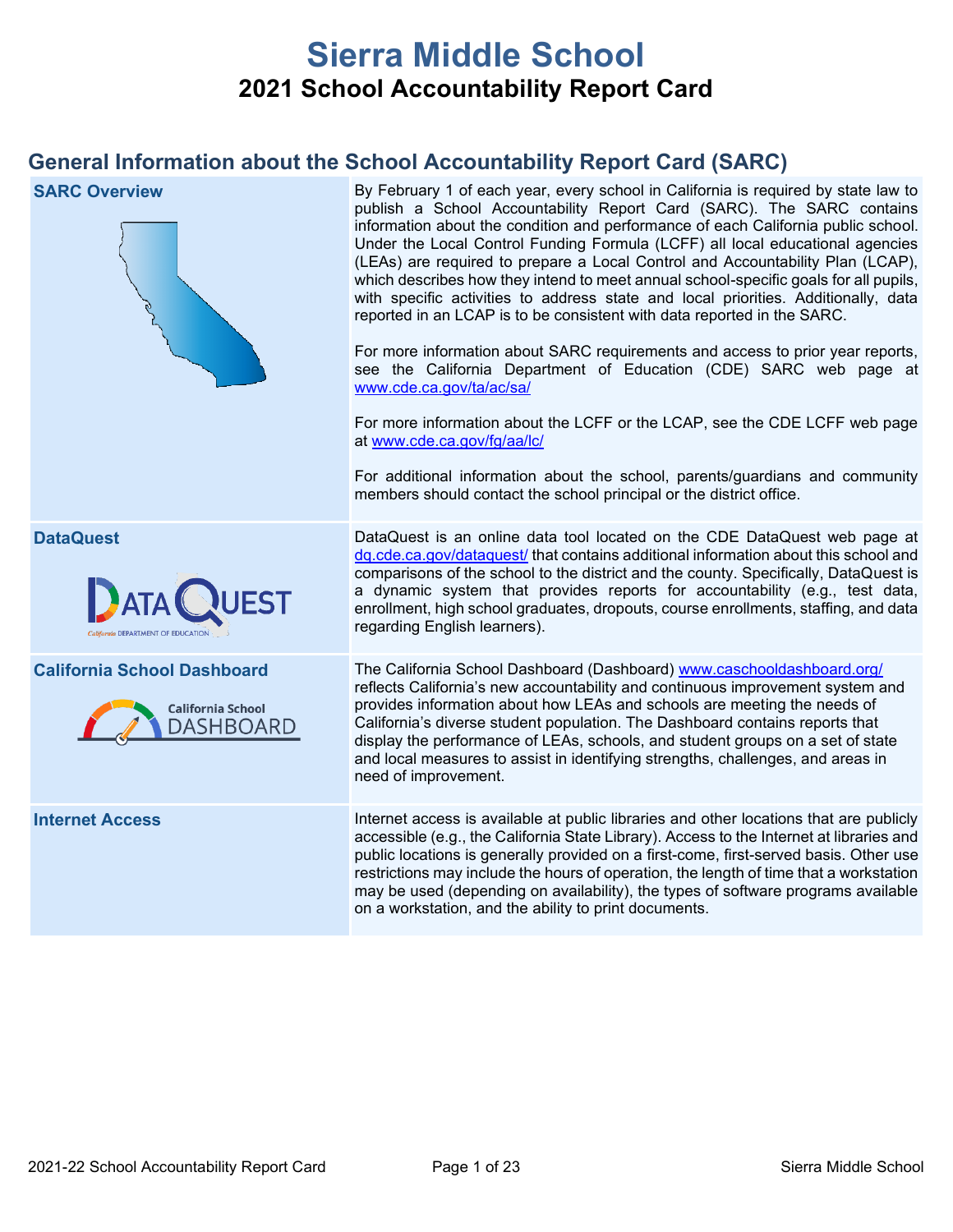### **2021-22 School Contact Information**

| <b>School Name</b>                       | Sierra Middle School  |  |
|------------------------------------------|-----------------------|--|
| <b>Street</b>                            | 3017 Center Street    |  |
| City, State, Zip                         | Bakersfield, CA 93306 |  |
| <b>Phone Number</b>                      | 661-631-5470          |  |
| <b>Principal</b>                         | Julie Short           |  |
| <b>Email Address</b>                     | shortj@bcsd.com       |  |
| <b>School Website</b>                    | www.bcsd.com/sierra   |  |
| <b>County-District-School (CDS) Code</b> | 15-63321-6009153      |  |

| 2021-22 District Contact Information |                                |  |  |  |
|--------------------------------------|--------------------------------|--|--|--|
| <b>District Name</b>                 | <b>Bakersfield City School</b> |  |  |  |
| <b>Phone Number</b>                  | 661-631-4600                   |  |  |  |
| Superintendent                       | Mark Luque                     |  |  |  |
| <b>Email Address</b>                 | supt@bcsd.com                  |  |  |  |
| <b>District Website Address</b>      | www.bcsd.com                   |  |  |  |

### **2021-22 School Overview**

The School Accountability Report Card was established by Proposition 98, an initiative passed by California voters. As you read the Report Card, you will gain a better understanding of Sierra as a school with a record for improvement, a faculty that is professionally skilled and personally committed to meeting the learning needs of students and a student body that is enthusiastic and motivated to perform well.

Sierra Middle School, located in the Hillcrest section of East Bakersfield, serves grades six, seven and eight. The 12.3-acre site is 68 years old.

Our vision at Sierra Middle school is to be the ideal student-centered campus and a leader in the development and success of the whole child.

Sierra's Mission is to prepare our students for their future success by ensuring they are well educated academically, socially, and emotionally.

# **About this School**

| 2020-21 Student Enrollment by Grade Level |                           |  |  |  |  |  |
|-------------------------------------------|---------------------------|--|--|--|--|--|
| <b>Grade Level</b>                        | <b>Number of Students</b> |  |  |  |  |  |
| Grade 6                                   | 153                       |  |  |  |  |  |
| <b>Grade 7</b>                            | 360                       |  |  |  |  |  |
| Grade 8                                   | 323                       |  |  |  |  |  |
| <b>Total Enrollment</b>                   | 836                       |  |  |  |  |  |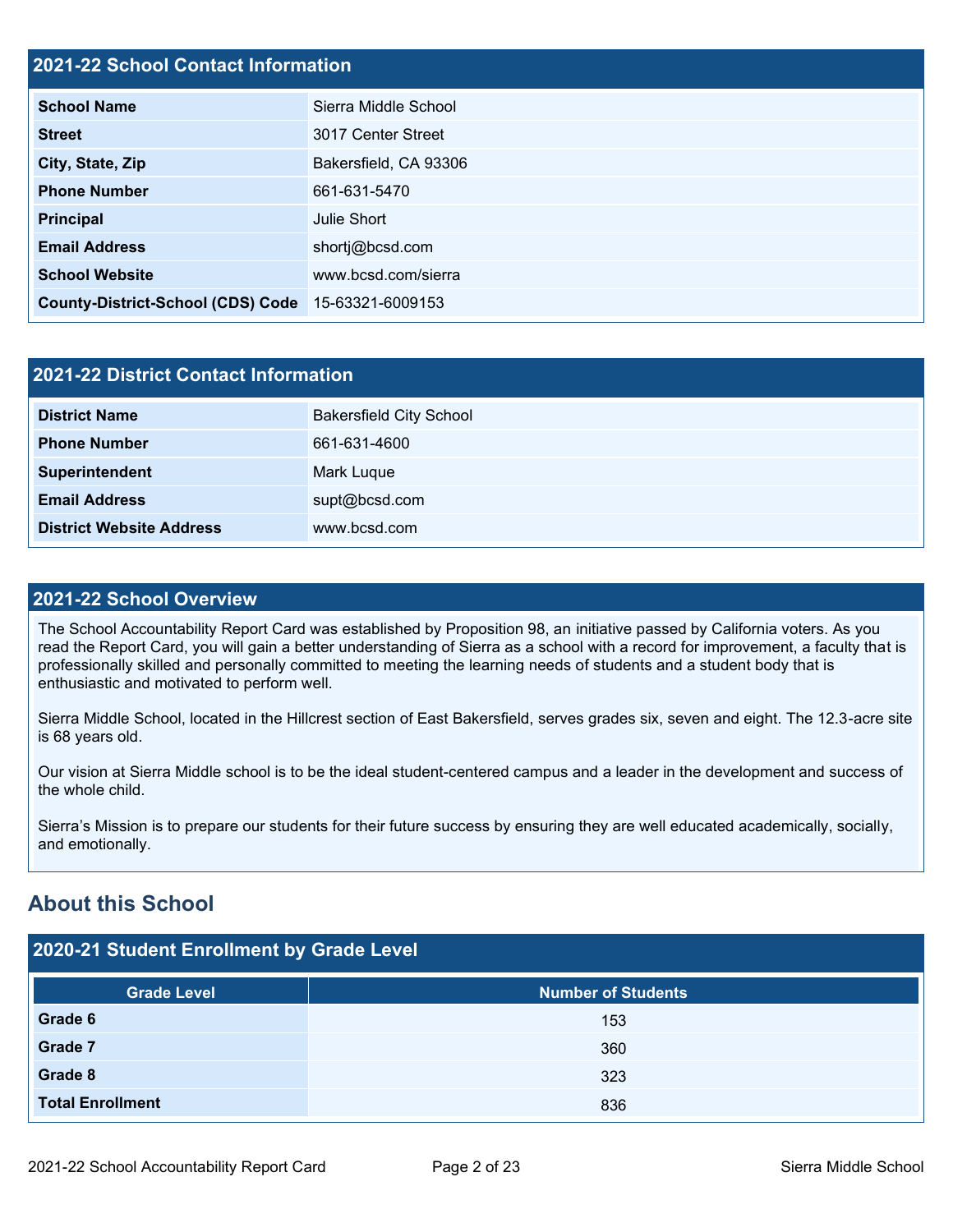## **2020-21 Student Enrollment by Student Group**

| <b>Student Group</b>                   | <b>Percent of Total Enrollment</b> |
|----------------------------------------|------------------------------------|
| Female                                 | 47.8                               |
| <b>Male</b>                            | 52.2                               |
| American Indian or Alaska Native       | 0.2                                |
| <b>Black or African American</b>       | 3.6                                |
| <b>Filipino</b>                        | 0.1                                |
| <b>Hispanic or Latino</b>              | 91.5                               |
| <b>Two or More Races</b>               | 0.8                                |
| <b>White</b>                           | 3.7                                |
| <b>English Learners</b>                | 31.7                               |
| <b>Foster Youth</b>                    | 0.4                                |
| <b>Homeless</b>                        | 1.7                                |
| <b>Socioeconomically Disadvantaged</b> | 98.9                               |
| <b>Students with Disabilities</b>      | 12.2                               |
|                                        |                                    |

# **A. Conditions of Learning State Priority: Basic**

The SARC provides the following information relevant to the State priority: Basic (Priority 1):

- Degree to which teachers are appropriately assigned and fully credentialed in the subject area and for the pupils they are teaching;
- Pupils have access to standards-aligned instructional materials; and
- School facilities are maintained in good repair

Note: For more information refer to the Updated Teacher Equity Definitions web page at<https://www.cde.ca.gov/pd/ee/teacherequitydefinitions.asp>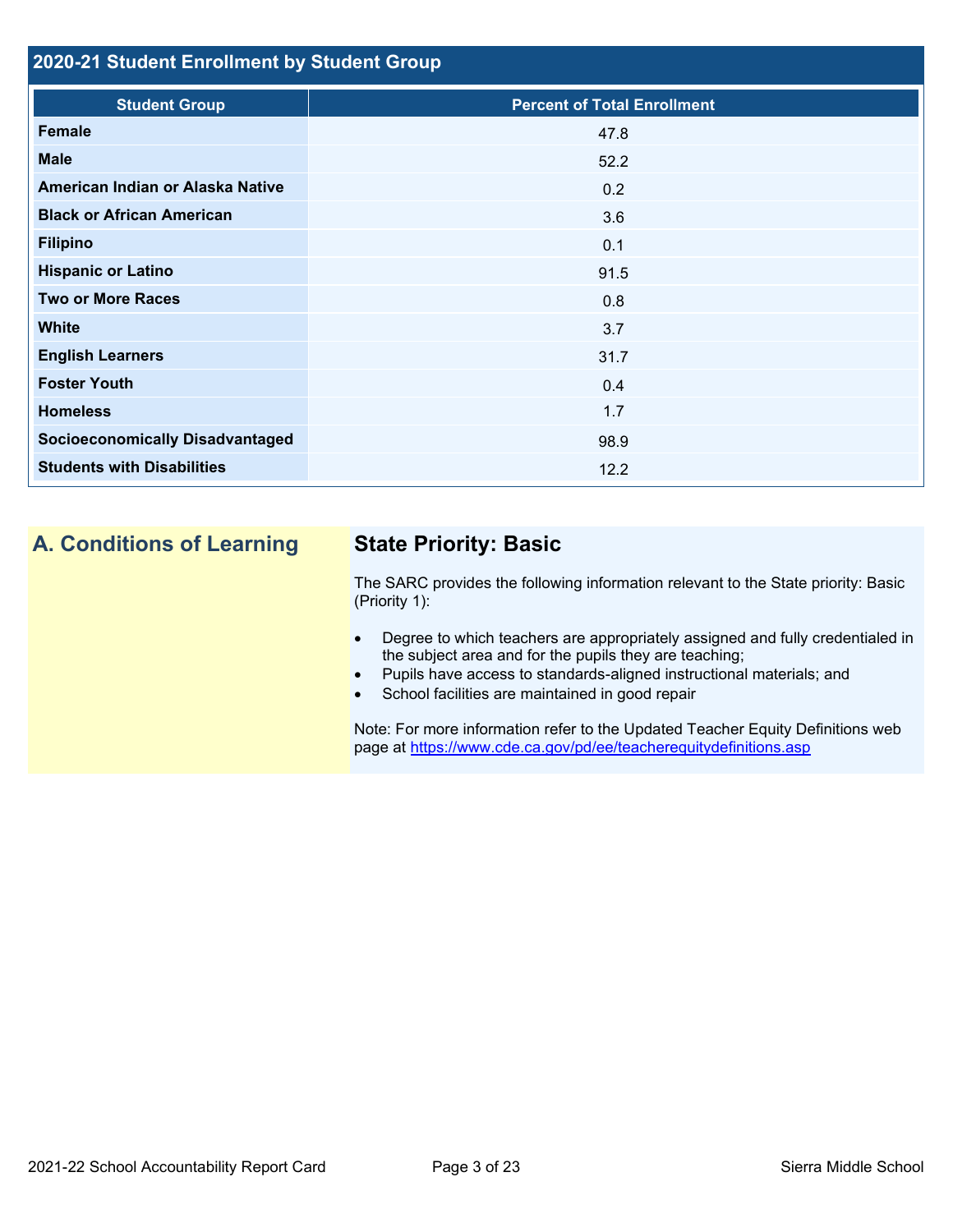| <b>2019-20 Teacher Preparation and Placement</b>                                                |         |  |  |  |
|-------------------------------------------------------------------------------------------------|---------|--|--|--|
| <b>Authorization/Assignment</b>                                                                 | 2019-20 |  |  |  |
| Fully (Preliminary or Clear) Credentialed for Subject and Student Placement (properly assigned) |         |  |  |  |
| <b>Intern Credential Holders Properly Assigned</b>                                              |         |  |  |  |
| Teachers Without Credentials and Misassignments ("ineffective" under ESSA)                      |         |  |  |  |
| Credentialed Teachers Assigned Out-of-Field ("out-of-field" under ESSA)                         |         |  |  |  |
| <b>Unknown</b>                                                                                  |         |  |  |  |
| <b>Total Teaching Positions</b>                                                                 |         |  |  |  |

Note: The data in this table is based on Full Time Equivalent (FTE) status. One FTE equals one staff member working full time; one FTE could also represent two staff members who each work 50 percent of full time. Additionally, an assignment is defined as a position that an educator is assigned to based on setting, subject, and grade level. An authorization is defined as the services that an educator is authorized to provide to students.

# **2019-20 Teachers Without Credentials and Misassignments (considered "ineffective" under ESSA) Authorization/Assignment 2019-20 Permits and Waivers Misassignments Vacant Positions Total Teachers Without Credentials and Misassignments**

| 2019-20 Credentialed Teachers Assigned Out-of-Field (considered "out-of-field" under ESSA) |         |  |  |  |
|--------------------------------------------------------------------------------------------|---------|--|--|--|
| Indicator                                                                                  | 2019-20 |  |  |  |
| <b>Credentialed Teachers Authorized on a Permit or Waiver</b>                              |         |  |  |  |

**Local Assignment Options**

**Total Out-of-Field Teachers**

| 2019-20 Class Assignments                                                                                                                           |         |
|-----------------------------------------------------------------------------------------------------------------------------------------------------|---------|
| Indicator                                                                                                                                           | 2019-20 |
| <b>Misassignments for English Learners</b><br>(a percentage of all the classes with English learners taught by teachers that are misassigned)       |         |
| No credential, permit or authorization to teach<br>(a percentage of all the classes taught by teachers with no record of an authorization to teach) |         |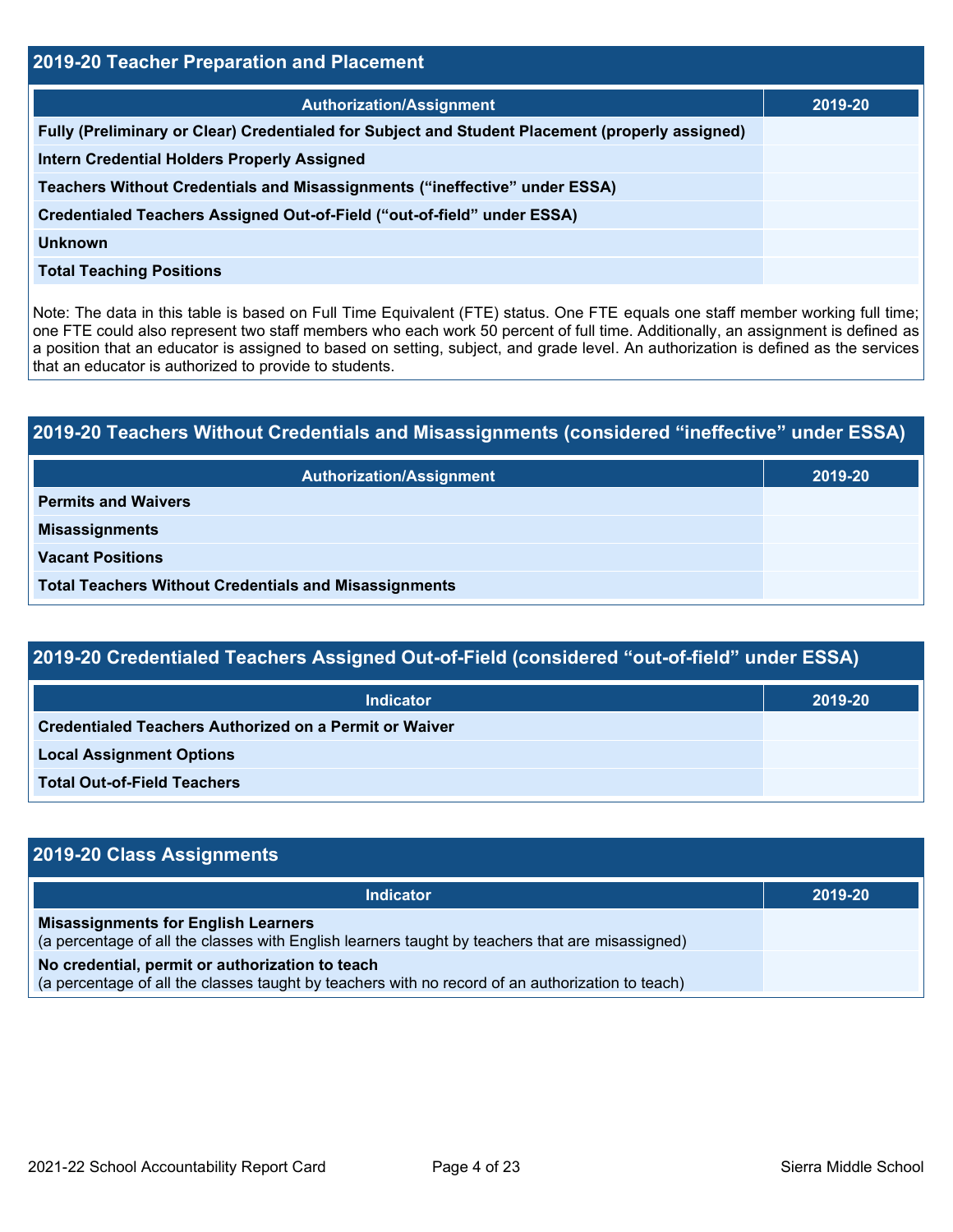## **2021-22 Quality, Currency, Availability of Textbooks and Other Instructional Materials**

Every student is provided with sufficient and standards-aligned textbooks or other instructional materials.

### **Year and month in which the data were collected** September, 2021

| <b>Subject</b>                    | <b>Textbooks and Other Instructional Materials/year of</b><br><b>Adoption</b>                                                                                                                                                                                                                            | <b>From</b><br><b>Most</b><br><b>Recent</b><br><b>Adoption</b> | <b>Percent</b><br><b>Students</b><br><b>Lacking Own</b><br><b>Assigned</b><br>Copy |
|-----------------------------------|----------------------------------------------------------------------------------------------------------------------------------------------------------------------------------------------------------------------------------------------------------------------------------------------------------|----------------------------------------------------------------|------------------------------------------------------------------------------------|
| <b>Reading/Language Arts</b>      | Grades TK-5: Benchmark Education Company, Benchmark<br>Advance California; Benchmark Adelante California, 2018<br>Grades 6-8: McGraw Hill, Study Sync, 2018<br>Grades TK-5: Benchmark Education Company, Benchmark<br>Advance (How English Works) (ELD), 2018<br>Grades 6-8: HMH, English 3D (ELD), 2017 | Yes                                                            | 0%                                                                                 |
| <b>Mathematics</b>                | Grades K-5: McGraw Hill, McGraw Hill My Math, 2013<br>Grades 6-8: McGraw Hill, McGraw Hill California Math,<br>Courses 1-3, 2013<br>Grade 7: McGraw Hill, Glencoe Math Accelerated, 2013<br>Grade 8: McGraw Hill, Glencoe Algebra 1, 2013                                                                | Yes                                                            | $0\%$                                                                              |
| <b>Science</b>                    | Grades K-5: Houghton Mifflin, Houghton Mifflin California<br>Science, 2007<br>Grades 6-8: Holt, Rinehart & Winston, Holt California<br>Science: Earth, Life and Physical Science, 2007                                                                                                                   | Yes                                                            | 0%                                                                                 |
| <b>History-Social Science</b>     | Grades K-5: Harcourt School Publishers, Reflections, 2007<br>Grade 6: Pearson Education, myWorld Ancient Civilizations,<br>2019<br>Grade 7: Pearson Education, myWorld Medieval And Modern<br><b>Times, 2019</b><br>Grade 8: Pearson Education, myWorld Growth and Conflict,<br>2019                     | Yes                                                            | 0%                                                                                 |
| <b>Visual and Performing Arts</b> | Grades TK-6 (Elementary): The California Arts Project, BCSD<br>Course of Study TK-5 (Online), 2019<br>Grades 6-8 (Jr Hi/Middle School): Pearson Scott Foresman,<br>Pearson/Scott Foresman, Art, 2007<br>Grades 6-8: Silver Burdett, Silver Burdett Making Music, 2007                                    | Yes                                                            | 0%                                                                                 |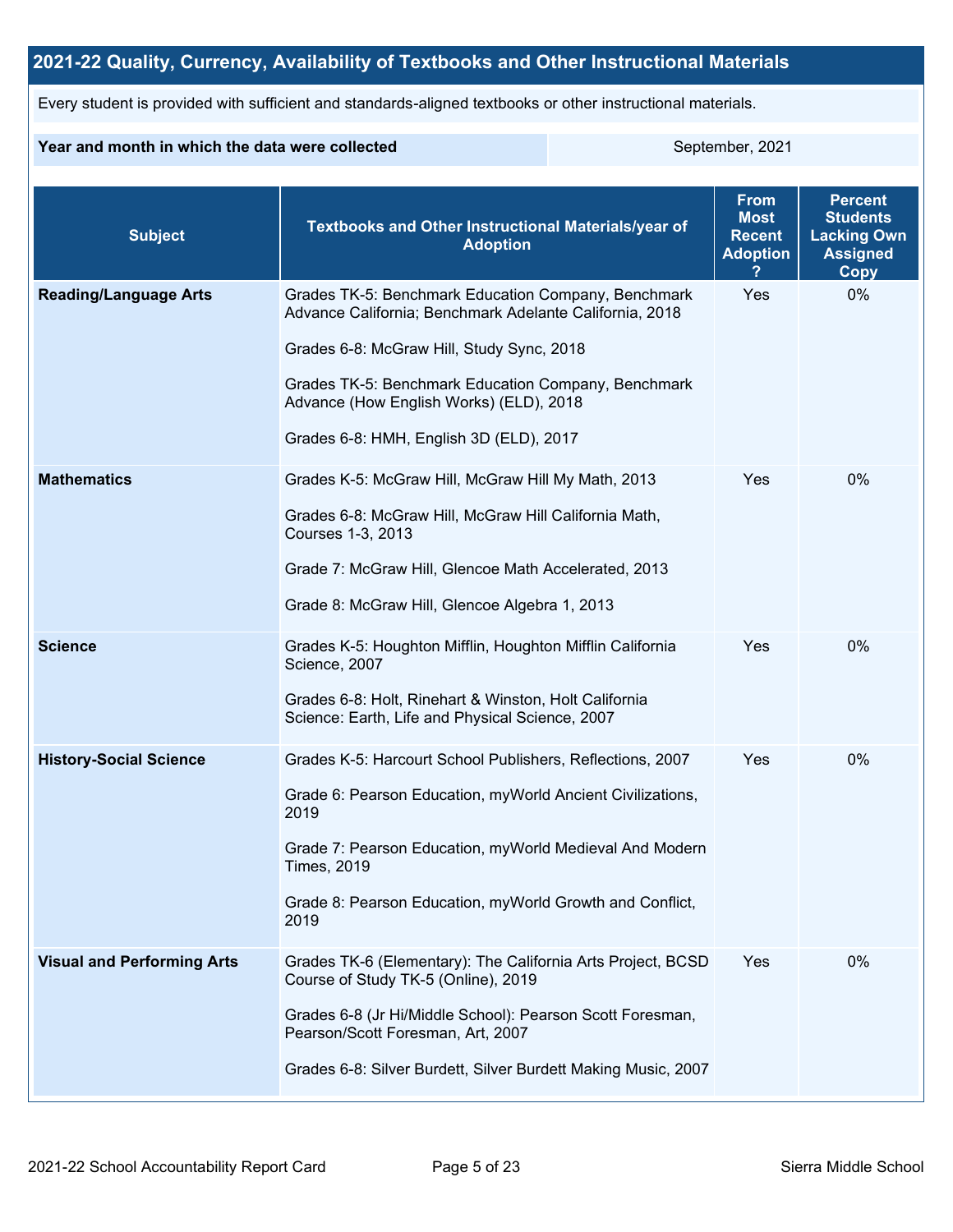### **School Facility Conditions and Planned Improvements**

Sierra School built in 1952 and modernized in 1991. It sits on 11.38 acres of which 6.6 acres is the playground. This school has 43 classrooms, a cafetorium, instructional materials center, a learning center, after school classroom, two science labs, a library, a parent center room, a music room, and a speech/psych room. The campus also has a staff lounge.

The custodial staff adheres to a weekly cleaning schedule that includes classrooms, restrooms, cafeteria, and kitchen areas.

The District's Mobile Maintenance Team visits the school site at least twice a year. Maintenance emergencies are addressed immediately. District personnel maintains the grounds at least once every two weeks.

This site also is maintained to ensure a clean, safe, and functional facility as determined pursuant to a Facility Inspection Tool developed by the State of California Office of Public School Construction.

### **Year and month of the most recent FIT report** 10/12/2021 10/12/2021

| <b>System Inspected</b>                                                | Rate<br>Good              | <b>Rate</b><br>Fair | Rate<br>Poor | <b>Repair Needed and Action Taken or Planned</b>                                                                                                                                                                                 |
|------------------------------------------------------------------------|---------------------------|---------------------|--------------|----------------------------------------------------------------------------------------------------------------------------------------------------------------------------------------------------------------------------------|
| <b>Systems:</b><br>Gas Leaks, Mechanical/HVAC, Sewer                   | $\sf X$                   |                     |              |                                                                                                                                                                                                                                  |
| Interior:<br>Interior Surfaces                                         | $\sf X$                   |                     |              |                                                                                                                                                                                                                                  |
| <b>Cleanliness:</b><br>Overall Cleanliness, Pest/Vermin Infestation    | $\boldsymbol{\mathsf{X}}$ |                     |              |                                                                                                                                                                                                                                  |
| <b>Electrical</b>                                                      | $\sf X$                   |                     |              |                                                                                                                                                                                                                                  |
| <b>Restrooms/Fountains:</b><br>Restrooms, Sinks/ Fountains             | X                         |                     |              |                                                                                                                                                                                                                                  |
| Safety:<br>Fire Safety, Hazardous Materials                            | $\sf X$                   |                     |              | Fire extinguisher replaced 12/16.                                                                                                                                                                                                |
| Structural:<br><b>Structural Damage, Roofs</b>                         | X                         |                     |              |                                                                                                                                                                                                                                  |
| External:<br>Playground/School Grounds, Windows/<br>Doors/Gates/Fences | $\sf X$                   |                     |              | Asphalt & cement repair at basketball court -<br>Estimated completion Summer 2022.<br>Gopher holes on playground, track and soccer<br>field. Gopher traps set at playground, track and<br>soccer field 10/18/21 - ongoing status |

| <b>Overall Facility Rate</b> |      |      |      |  |  |  |
|------------------------------|------|------|------|--|--|--|
| <b>Exemplary</b>             | Good | Fair | Poor |  |  |  |
|                              |      |      |      |  |  |  |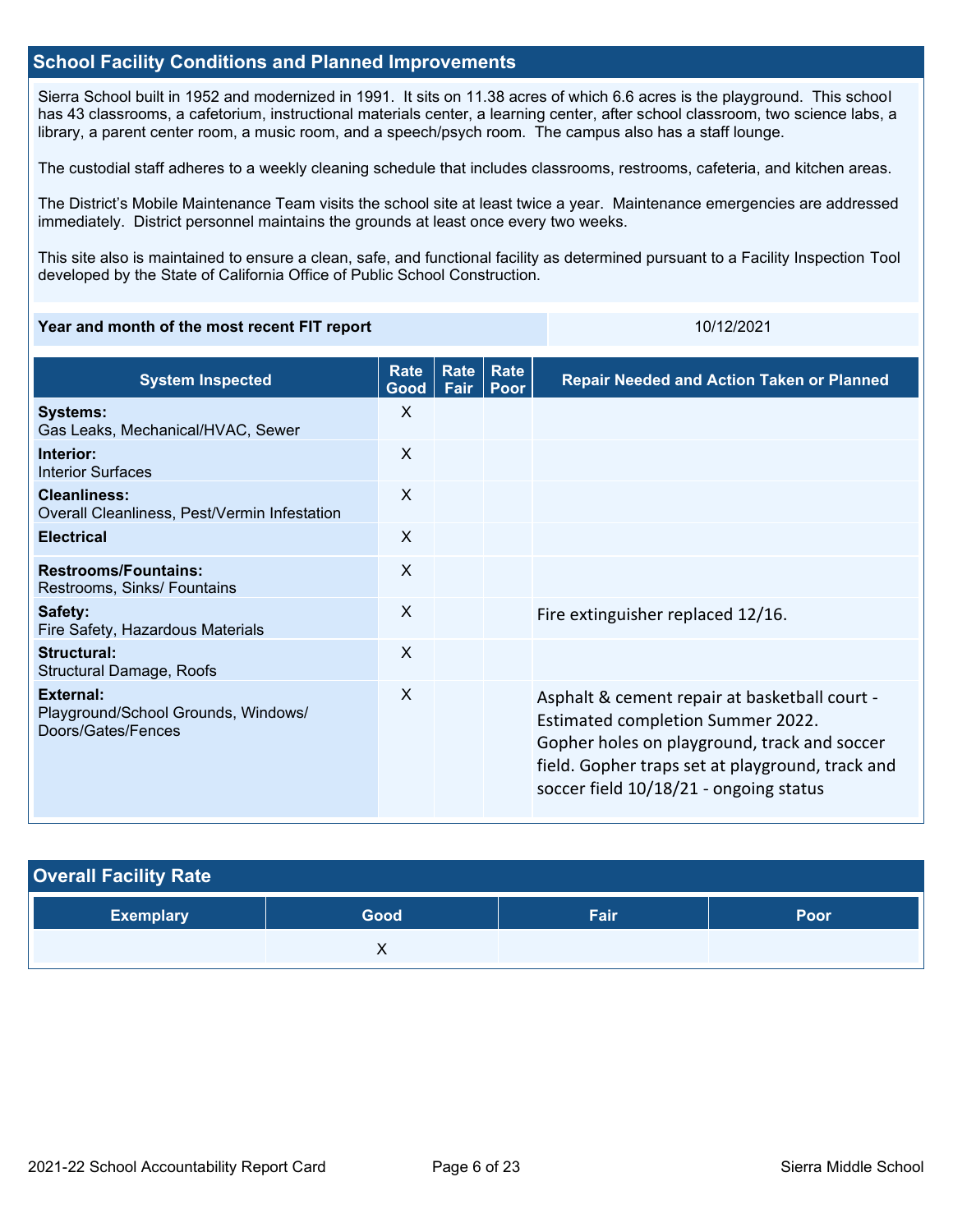# **B. Pupil Outcomes State Priority: Pupil Achievement**

The SARC provides the following information relevant to the State priority: Pupil Achievement (Priority 4):

### **Statewide Assessments**

(i.e., California Assessment of Student Performance and Progress [CAASPP] System includes the Smarter Balanced Summative Assessments for students in the general education population and the California Alternate Assessments [CAAs] for English language arts/literacy [ELA] and mathematics given in grades three through eight and grade eleven. Only eligible students may participate in the administration of the CAAs. CAAs items are aligned with alternate achievement standards, which are linked with the Common Core State Standards [CCSS] for students with the most significant cognitive disabilities).

The CAASPP System encompasses the following assessments and student participation requirements:

- 1. **Smarter Balanced Summative Assessments and CAAs for ELA** in grades three through eight and grade eleven.
- 2. **Smarter Balanced Summative Assessments and CAAs for mathematics** in grades three through eight and grade eleven.
- 3. **California Science Test (CAST) and CAAs for Science** in grades five, eight, and once in high school (i.e., grade ten, eleven, or twelve).

### **SARC Reporting in the 2020-2021 School Year Only**

Where the most viable option, LEAs were required to administer the statewide summative assessment in ELA and mathematics. Where a statewide summative assessment was not the most viable option for the LEA (or for one or more gradelevel[s] within the LEA) due to the pandemic, LEAs were allowed to report results from a different assessment that met the criteria established by the State Board of Education (SBE) on March 16, 2021. The assessments were required to be:

- Aligned with CA CCSS for ELA and mathematics;
- Available to students in grades 3 through 8, and grade 11; and
- Uniformly administered across a grade, grade span, school, or district to all eligible students.

### **Options**

Note that the CAAs could only be administered in-person following health and safety requirements. If it was not viable for the LEA to administer the CAAs in person with health and safety guidelines in place, the LEA was directed to not administer the tests. There were no other assessment options available for the CAAs. Schools administered the Smarter Balanced Summative Assessments for ELA and mathematics, other assessments that meet the SBE criteria, or a combination of both, and they could only choose one of the following:

- Smarter Balanced ELA and mathematics summative assessments;
- Other assessments meeting the SBE criteria; or
- Combination of Smarter Balanced ELA and mathematics summative assessments and other assessments.

The percentage of students who have successfully completed courses that satisfy the requirements for entrance to the University of California and the California State University, or career technical education sequences or programs of study.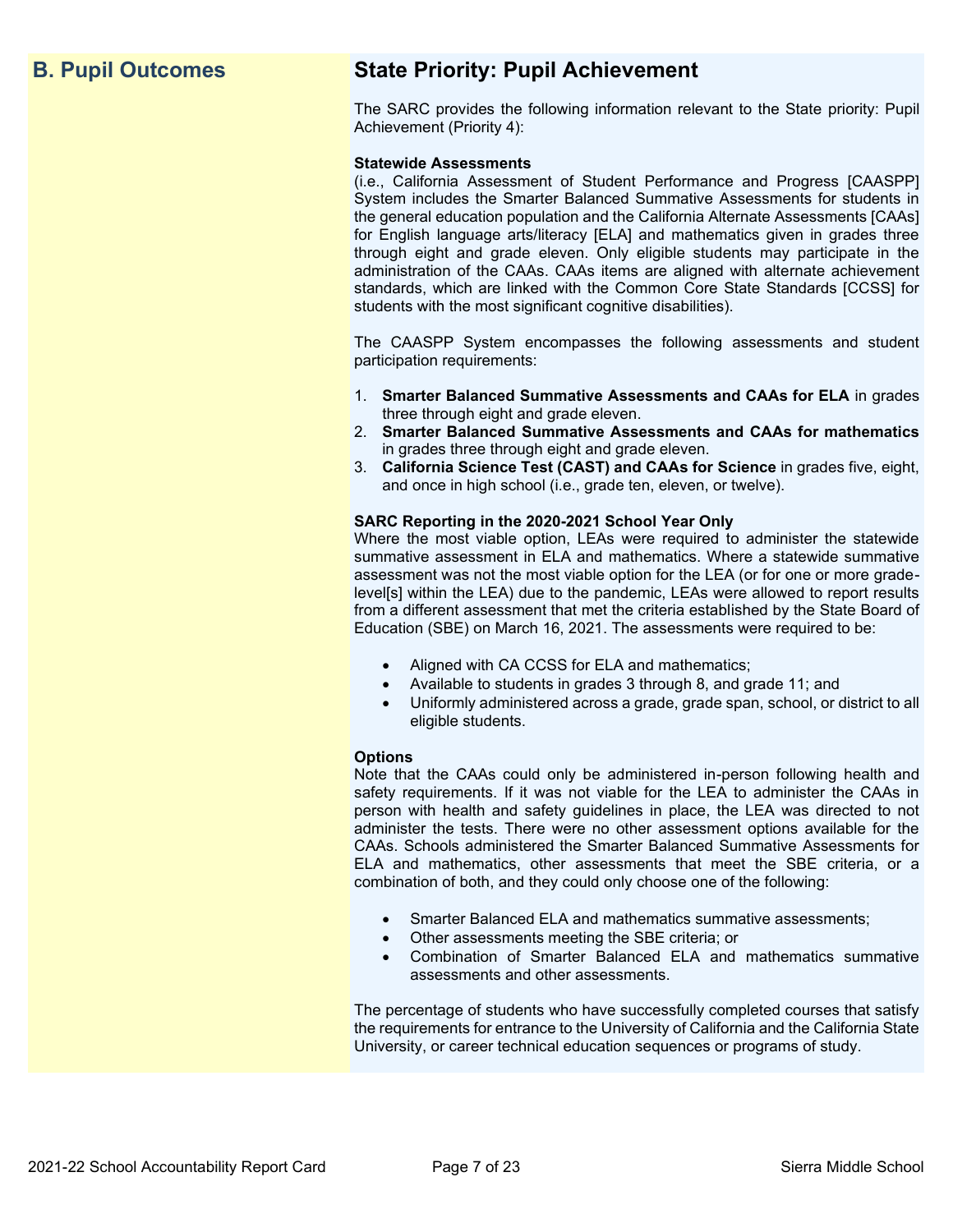### **Percentage of Students Meeting or Exceeding the State Standard on CAASPP**

This table displays CAASPP test results in ELA and mathematics for all students grades three through eight and grade eleven taking and completing a state-administered assessment.

The 2019-2020 data cells with N/A values indicate that the 2019-2020 data are not available due to the COVID-19 pandemic and resulting summative test suspension. The Executive Order N-30-20 was issued which waived the assessment, accountability, and reporting requirements for the 2019-2020 school year.

The 2020-2021 data cells have N/A values because these data are not comparable to other year data due to the COVID-19 pandemic during the 2020-2021 school year. Where the CAASPP assessments in ELA and/or mathematics is not the most viable option, the LEAs were allowed to administer local assessments. Therefore, the 2020-2021 data between school years for the school, district, state are not an accurate comparison. As such, it is inappropriate to compare results of the 2020-2021 school year to other school years.

| Subject                                                              | <b>School</b><br>2019-20 | <b>School</b><br>2020-21 | <b>District</b><br>2019-20 | <b>District</b><br>2020-21 | <b>State</b><br>2019-20 | <b>State</b><br>2020-21 |
|----------------------------------------------------------------------|--------------------------|--------------------------|----------------------------|----------------------------|-------------------------|-------------------------|
| <b>English Language Arts/Literacy</b><br>$\left($ grades 3-8 and 11) | N/A                      | N/A                      | N/A                        | N/A                        | N/A                     | N/A                     |
| <b>Mathematics</b><br>$(grades 3-8 and 11)$                          | N/A                      | N/A                      | N/A                        | N/A                        | N/A                     | N/A                     |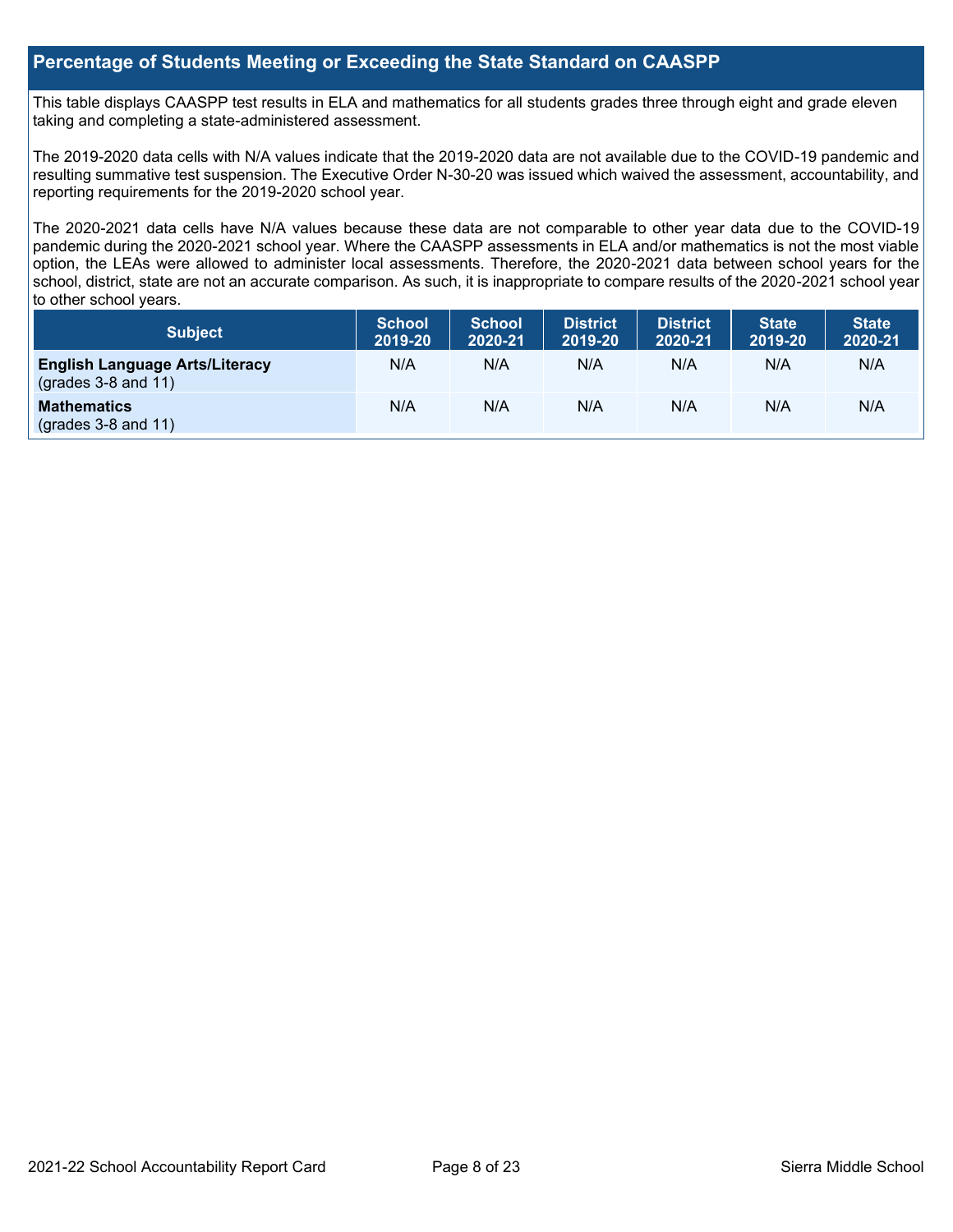### **2020-21 CAASPP Test Results in ELA by Student Group**

This table displays CAASPP test results in ELA by student group for students grades three through eight and grade eleven taking and completing a state-administered assessment. The CDE will populate this table for schools in cases where the school administered the CAASPP assessment. In cases where the school administered a local assessment instead of CAASPP, the CDE will populate this table with "NT" values, meaning this school did not test students using the CAASPP. See the local assessment(s) table for more information.

| <b>CAASPP</b><br><b>Student Groups</b>               | <b>CAASPP</b><br><b>Total</b><br><b>Enrollment</b> | <b>CAASPP</b><br><b>Number</b><br><b>Tested</b> | <b>CAASPP</b><br><b>Percent</b><br><b>Tested</b> | <b>CAASPP</b><br><b>Percent</b><br><b>Not Tested</b> | <b>CAASPP</b><br><b>Percent</b><br>Met or<br><b>Exceeded</b> |
|------------------------------------------------------|----------------------------------------------------|-------------------------------------------------|--------------------------------------------------|------------------------------------------------------|--------------------------------------------------------------|
| <b>All Students</b>                                  | 828                                                | <b>NT</b>                                       | <b>NT</b>                                        | <b>NT</b>                                            | <b>NT</b>                                                    |
| <b>Female</b>                                        | 389                                                | <b>NT</b>                                       | <b>NT</b>                                        | <b>NT</b>                                            | <b>NT</b>                                                    |
| <b>Male</b>                                          | 439                                                | <b>NT</b>                                       | <b>NT</b>                                        | <b>NT</b>                                            | <b>NT</b>                                                    |
| American Indian or Alaska Native                     | $\overline{\phantom{a}}$                           | <b>NT</b>                                       | <b>NT</b>                                        | <b>NT</b>                                            | <b>NT</b>                                                    |
| <b>Asian</b>                                         | $\mathbf{0}$                                       | $\pmb{0}$                                       | $\mathbf 0$                                      | $\mathbf 0$                                          | 0                                                            |
| <b>Black or African American</b>                     | 32                                                 | <b>NT</b>                                       | <b>NT</b>                                        | <b>NT</b>                                            | <b>NT</b>                                                    |
| <b>Filipino</b>                                      | $\mathbf 0$                                        | $\mathbf 0$                                     | $\mathbf 0$                                      | $\mathbf 0$                                          | 0                                                            |
| <b>Hispanic or Latino</b>                            | 754                                                | <b>NT</b>                                       | <b>NT</b>                                        | <b>NT</b>                                            | <b>NT</b>                                                    |
| <b>Native Hawaiian or Pacific Islander</b>           | $\mathbf 0$                                        | $\mathbf 0$                                     | $\mathbf{0}$                                     | $\overline{0}$                                       | 0                                                            |
| <b>Two or More Races</b>                             | $\overline{\phantom{a}}$                           | <b>NT</b>                                       | <b>NT</b>                                        | <b>NT</b>                                            | <b>NT</b>                                                    |
| <b>White</b>                                         | 32                                                 | <b>NT</b>                                       | <b>NT</b>                                        | <b>NT</b>                                            | <b>NT</b>                                                    |
| <b>English Learners</b>                              | 255                                                | <b>NT</b>                                       | <b>NT</b>                                        | <b>NT</b>                                            | <b>NT</b>                                                    |
| <b>Foster Youth</b>                                  | --                                                 | <b>NT</b>                                       | <b>NT</b>                                        | <b>NT</b>                                            | <b>NT</b>                                                    |
| <b>Homeless</b>                                      | 48                                                 | <b>NT</b>                                       | <b>NT</b>                                        | <b>NT</b>                                            | <b>NT</b>                                                    |
| <b>Military</b>                                      | $\mathbf 0$                                        | $\mathbf 0$                                     | $\mathbf 0$                                      | $\mathbf 0$                                          | 0                                                            |
| <b>Socioeconomically Disadvantaged</b>               | 816                                                | <b>NT</b>                                       | <b>NT</b>                                        | <b>NT</b>                                            | <b>NT</b>                                                    |
| <b>Students Receiving Migrant Education Services</b> | 38                                                 | <b>NT</b>                                       | <b>NT</b>                                        | <b>NT</b>                                            | <b>NT</b>                                                    |
| <b>Students with Disabilities</b>                    | 110                                                | <b>NT</b>                                       | <b>NT</b>                                        | <b>NT</b>                                            | <b>NT</b>                                                    |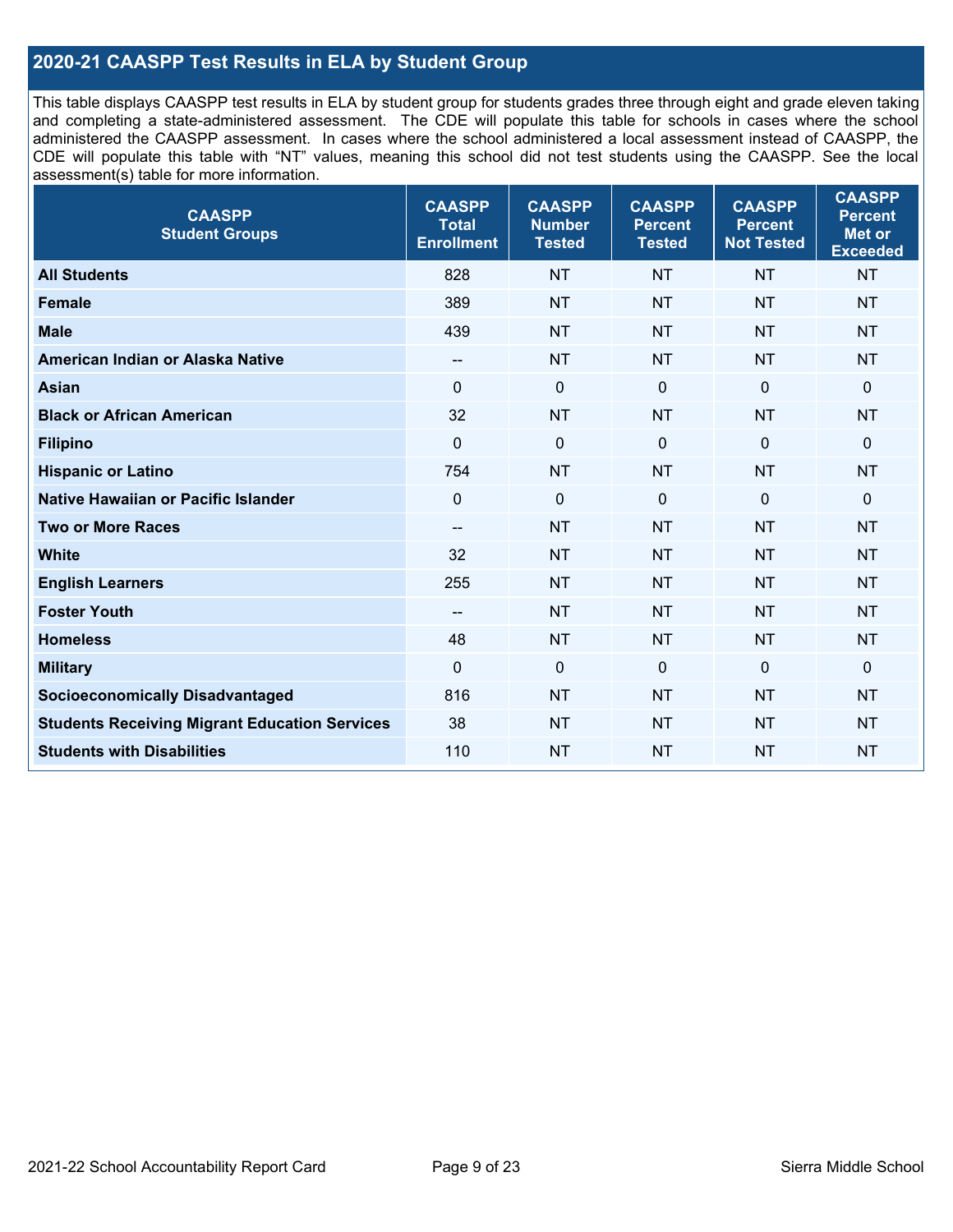### **2020-21 CAASPP Test Results in Math by Student Group**

This table displays CAASPP test results in Math by student group for students grades three through eight and grade eleven taking and completing a state-administered assessment. The CDE will populate this table for schools in cases where the school administered the CAASPP assessment. In cases where the school administered a local assessment instead of CAASPP, the CDE will populate this table with "NT" values, meaning this school did not test students using the CAASPP. See the local assessment(s) table for more information.

| <b>CAASPP</b><br><b>Student Groups</b>               | <b>CAASPP</b><br><b>Total</b><br><b>Enrollment</b> | <b>CAASPP</b><br><b>Number</b><br><b>Tested</b> | <b>CAASPP</b><br><b>Percent</b><br><b>Tested</b> | <b>CAASPP</b><br><b>Percent</b><br><b>Not Tested</b> | <b>CAASPP</b><br><b>Percent</b><br><b>Met or</b><br><b>Exceeded</b> |
|------------------------------------------------------|----------------------------------------------------|-------------------------------------------------|--------------------------------------------------|------------------------------------------------------|---------------------------------------------------------------------|
| <b>All Students</b>                                  | 828                                                | <b>NT</b>                                       | <b>NT</b>                                        | <b>NT</b>                                            | <b>NT</b>                                                           |
| <b>Female</b>                                        | 389                                                | <b>NT</b>                                       | <b>NT</b>                                        | <b>NT</b>                                            | <b>NT</b>                                                           |
| <b>Male</b>                                          | 439                                                | <b>NT</b>                                       | <b>NT</b>                                        | <b>NT</b>                                            | <b>NT</b>                                                           |
| American Indian or Alaska Native                     | $- -$                                              | <b>NT</b>                                       | <b>NT</b>                                        | <b>NT</b>                                            | <b>NT</b>                                                           |
| <b>Asian</b>                                         | $\Omega$                                           | $\pmb{0}$                                       | $\Omega$                                         | $\mathbf 0$                                          | $\mathbf 0$                                                         |
| <b>Black or African American</b>                     | 32                                                 | <b>NT</b>                                       | <b>NT</b>                                        | <b>NT</b>                                            | <b>NT</b>                                                           |
| <b>Filipino</b>                                      | $\mathbf 0$                                        | $\mathbf 0$                                     | $\mathbf 0$                                      | $\Omega$                                             | $\mathbf 0$                                                         |
| <b>Hispanic or Latino</b>                            | 754                                                | <b>NT</b>                                       | <b>NT</b>                                        | <b>NT</b>                                            | <b>NT</b>                                                           |
| Native Hawaiian or Pacific Islander                  | $\mathbf 0$                                        | $\mathbf 0$                                     | $\mathbf 0$                                      | $\mathbf 0$                                          | $\Omega$                                                            |
| <b>Two or More Races</b>                             | $\overline{\phantom{a}}$                           | <b>NT</b>                                       | <b>NT</b>                                        | <b>NT</b>                                            | <b>NT</b>                                                           |
| <b>White</b>                                         | 32                                                 | <b>NT</b>                                       | <b>NT</b>                                        | <b>NT</b>                                            | <b>NT</b>                                                           |
| <b>English Learners</b>                              | 255                                                | <b>NT</b>                                       | <b>NT</b>                                        | <b>NT</b>                                            | <b>NT</b>                                                           |
| <b>Foster Youth</b>                                  | --                                                 | <b>NT</b>                                       | <b>NT</b>                                        | <b>NT</b>                                            | <b>NT</b>                                                           |
| <b>Homeless</b>                                      | 48                                                 | <b>NT</b>                                       | <b>NT</b>                                        | <b>NT</b>                                            | <b>NT</b>                                                           |
| <b>Military</b>                                      | $\mathbf 0$                                        | $\mathbf 0$                                     | $\mathbf 0$                                      | $\mathbf 0$                                          | $\mathbf 0$                                                         |
| <b>Socioeconomically Disadvantaged</b>               | 816                                                | <b>NT</b>                                       | <b>NT</b>                                        | <b>NT</b>                                            | <b>NT</b>                                                           |
| <b>Students Receiving Migrant Education Services</b> | 38                                                 | <b>NT</b>                                       | <b>NT</b>                                        | <b>NT</b>                                            | <b>NT</b>                                                           |
| <b>Students with Disabilities</b>                    | 110                                                | <b>NT</b>                                       | <b>NT</b>                                        | <b>NT</b>                                            | NT                                                                  |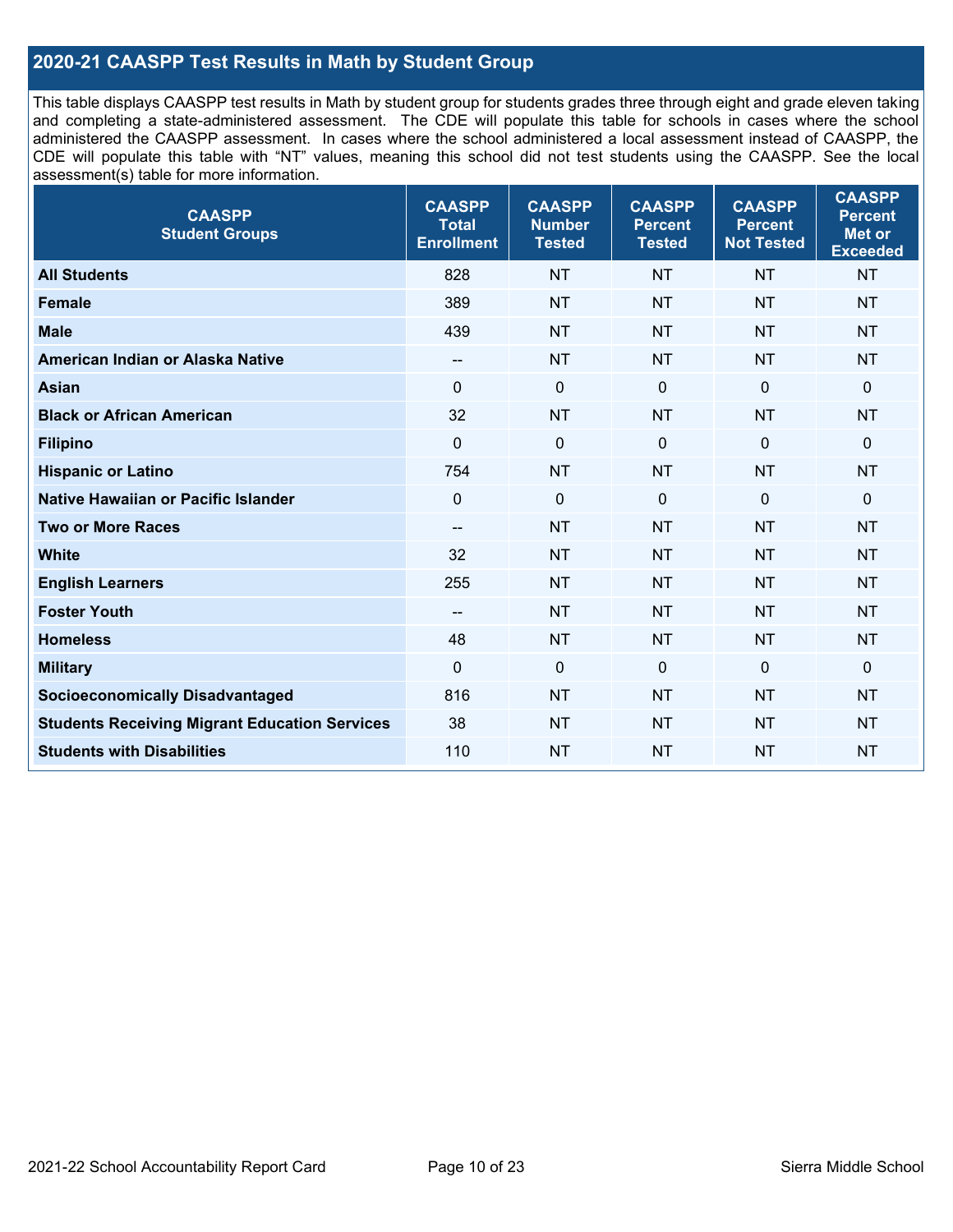## **2020-21 Local Assessment Test Results in ELA by Student Group**

This table displays Local Assessment test results in ELA by student group for students grades three through eight and grade eleven. LEAs/schools will populate this table for schools in cases where the school administered a local assessment. In cases where the school administered the CAASPP assessment, LEAs/schools will populate this table with "N/A" values in all cells, meaning this table is Not Applicable for this school.

| <b>STAR</b><br><b>Student Groups</b>                                                                                            | <b>STAR</b><br><b>Total</b><br><b>Enrollment</b> | <b>STAR</b><br><b>Number</b><br><b>Tested</b> | <b>STAR</b><br><b>Percent</b><br><b>Tested</b> | <b>STAR</b><br><b>Percent</b><br><b>Not Tested</b> | <b>STAR</b><br><b>Percent</b><br><b>At or Above</b><br><b>Grade Level</b> |
|---------------------------------------------------------------------------------------------------------------------------------|--------------------------------------------------|-----------------------------------------------|------------------------------------------------|----------------------------------------------------|---------------------------------------------------------------------------|
| <b>All Students</b>                                                                                                             | 824                                              | 735                                           | 89.20%                                         | 10.80%                                             | 17.30%                                                                    |
| <b>Female</b>                                                                                                                   | 388                                              | 351                                           | 90.50%                                         | 9.50%                                              | 18.80%                                                                    |
| <b>Male</b>                                                                                                                     | 436                                              | 384                                           | 88.10%                                         | 11.90%                                             | 15.90%                                                                    |
| American Indian or Alaska Native                                                                                                |                                                  | $\qquad \qquad -$                             |                                                |                                                    |                                                                           |
| <b>Asian</b>                                                                                                                    |                                                  | --                                            |                                                |                                                    |                                                                           |
| <b>Black or African American</b>                                                                                                | 32                                               | 24                                            | 75.00%                                         | 25.00%                                             | 25.00%                                                                    |
| <b>Filipino</b>                                                                                                                 | --                                               | $\qquad \qquad \cdots$                        |                                                | --                                                 | --                                                                        |
| <b>Hispanic or Latino</b>                                                                                                       | 750                                              | 675                                           | 90.00%                                         | 10.00%                                             | 16.90%                                                                    |
| Native Hawaiian or Pacific Islander                                                                                             |                                                  | --                                            |                                                |                                                    |                                                                           |
| <b>Two or More Races</b>                                                                                                        |                                                  | --                                            |                                                |                                                    | --                                                                        |
| <b>White</b>                                                                                                                    | 32                                               | 30                                            | 93.80%                                         | 6.70%                                              | 20.00%                                                                    |
| <b>English Learners</b>                                                                                                         | 253                                              | 142                                           | 56.10%                                         | 43.90%                                             | 0.70%                                                                     |
| <b>Foster Youth</b>                                                                                                             | --                                               | $\overline{\phantom{a}}$                      |                                                | --                                                 | --                                                                        |
| <b>Homeless</b>                                                                                                                 | 25                                               | 10                                            | 40.00%                                         | 60.00%                                             | 30.00%                                                                    |
| <b>Military</b>                                                                                                                 | $\qquad \qquad -$                                | $\overline{\phantom{a}}$                      | --                                             | $\hspace{0.05cm}$                                  | --                                                                        |
| <b>Socioeconomically Disadvantaged</b>                                                                                          | 809                                              | 795                                           | 98.30%                                         | 1.70%                                              | 16.80%                                                                    |
| <b>Students Receiving Migrant Education Services</b>                                                                            | 47                                               | 29                                            | 61.70%                                         | 38.30%                                             | 10.30%                                                                    |
| <b>Students with Disabilities</b><br>*At or above the grade-level standard in the context of the local assessment administered. | 108                                              | 44                                            | 40.70%                                         | 59.30%                                             | 4.50%                                                                     |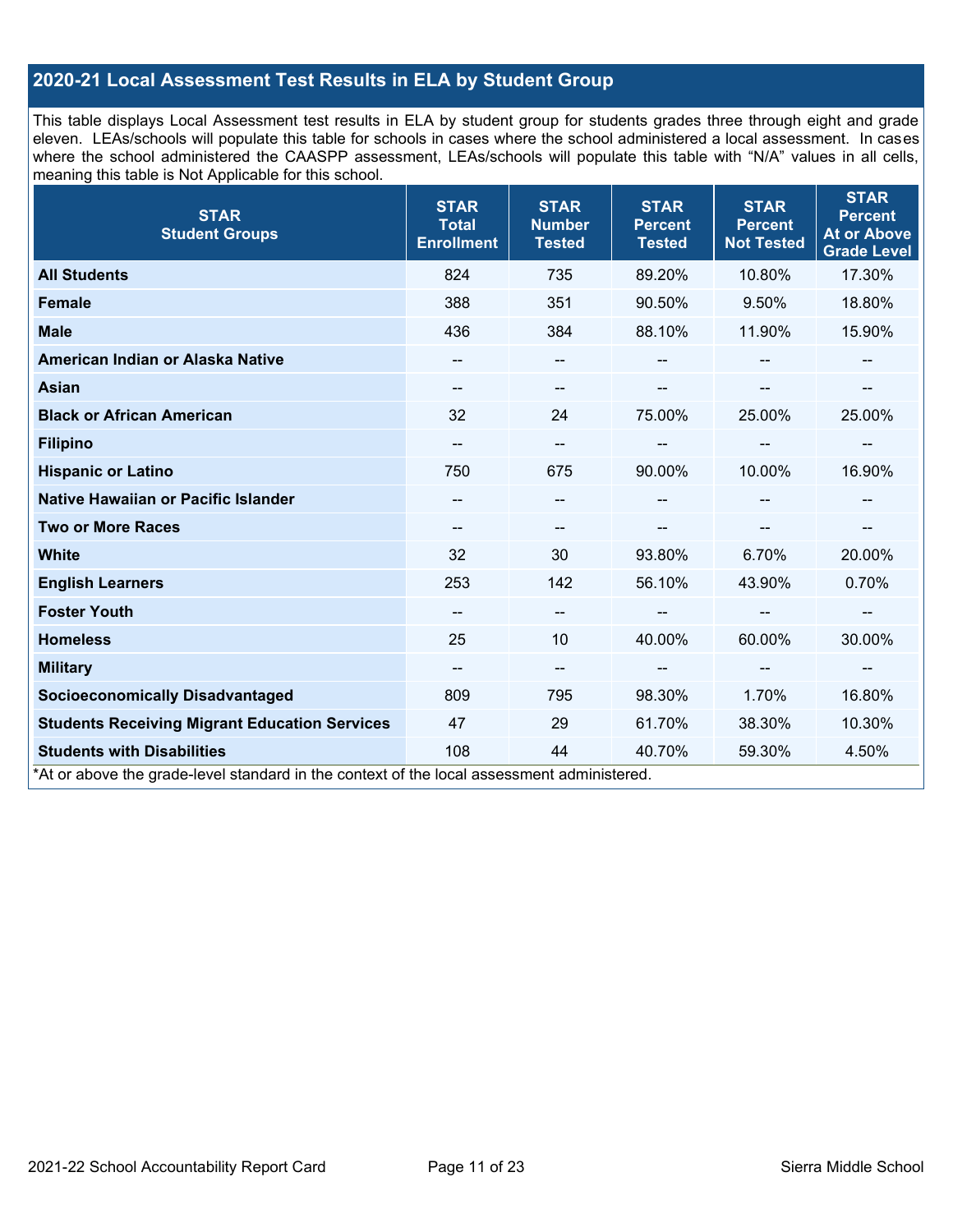### **2020-21 Local Assessment Test Results in Math by Student Group**

This table displays Local Assessment test results in Math by student group for students grades three through eight and grade eleven. LEAs/schools will populate this table for schools in cases where the school administered a local assessment. In cases where the school administered the CAASPP assessment, LEAs/schools will populate this table with "N/A" values in all cells, meaning this table is Not Applicable for this school.

| <b>STAR</b><br><b>Student Groups</b>                                                                                            | <b>STAR</b><br><b>Total</b><br><b>Enrollment</b> | <b>STAR</b><br><b>Number</b><br><b>Tested</b> | <b>STAR</b><br><b>Percent</b><br><b>Tested</b> | <b>STAR</b><br><b>Percent</b><br><b>Not Tested</b> | <b>STAR</b><br><b>Percent</b><br><b>At or Above</b><br><b>Grade Level</b> |
|---------------------------------------------------------------------------------------------------------------------------------|--------------------------------------------------|-----------------------------------------------|------------------------------------------------|----------------------------------------------------|---------------------------------------------------------------------------|
| <b>All Students</b>                                                                                                             | 824                                              | 750                                           | 91.00%                                         | 9.00%                                              | 7.50%                                                                     |
| <b>Female</b>                                                                                                                   | 388                                              | 356                                           | 91.80%                                         | 8.20%                                              | 8.70%                                                                     |
| <b>Male</b>                                                                                                                     | 436                                              | 394                                           | 90.40%                                         | 9.60%                                              | 6.30%                                                                     |
| American Indian or Alaska Native                                                                                                | --                                               | --                                            |                                                |                                                    | --                                                                        |
| <b>Asian</b>                                                                                                                    | --                                               | --                                            |                                                |                                                    | --                                                                        |
| <b>Black or African American</b>                                                                                                | 32                                               | 27                                            | 84.40%                                         | 15.60%                                             | 3.70%                                                                     |
| <b>Filipino</b>                                                                                                                 | --                                               | --                                            |                                                | --                                                 | --                                                                        |
| <b>Hispanic or Latino</b>                                                                                                       | 750                                              | 688                                           | 91.70%                                         | 8.30%                                              | 7.60%                                                                     |
| Native Hawaiian or Pacific Islander                                                                                             |                                                  | --                                            |                                                |                                                    |                                                                           |
| <b>Two or More Races</b>                                                                                                        | --                                               | --                                            |                                                |                                                    | --                                                                        |
| <b>White</b>                                                                                                                    | 32                                               | 28                                            | 87.50%                                         | 14.30%                                             | 10.70%                                                                    |
| <b>English Learners</b>                                                                                                         | 253                                              | 144                                           | 56.90%                                         | 43.10%                                             | 0.00%                                                                     |
| <b>Foster Youth</b>                                                                                                             | --                                               | $\overline{\phantom{m}}$                      |                                                | $\overline{\phantom{a}}$                           | --                                                                        |
| <b>Homeless</b>                                                                                                                 | 25                                               | 14                                            | 56.00%                                         | 44.00%                                             | 0.00%                                                                     |
| <b>Military</b>                                                                                                                 | --                                               | $\overline{\phantom{m}}$                      | --                                             | $\hspace{0.05cm}$                                  | $\overline{\phantom{a}}$                                                  |
| <b>Socioeconomically Disadvantaged</b>                                                                                          | 809                                              | 738                                           | 91.20%                                         | 8.80%                                              | 6.20%                                                                     |
| <b>Students Receiving Migrant Education Services</b>                                                                            | 47                                               | 28                                            | 59.60%                                         | 40.40%                                             | 3.60%                                                                     |
| <b>Students with Disabilities</b><br>*At or above the grade-level standard in the context of the local assessment administered. | 108                                              | 49                                            | 45.40%                                         | 54.60%                                             | 0.00%                                                                     |

### **CAASPP Test Results in Science for All Students**

This table displays the percentage of all students grades five, eight, and High School meeting or exceeding the State Standard.

The 2019-2020 data cells with N/A values indicate that the 2019-2020 data are not available due to the COVID-19 pandemic and resulting summative testing suspension. The Executive Order N-30-20 was issued which waived the assessment, accountability, and reporting requirements for the 2019-2020 school year.

For any 2020-2021 data cells with N/T values indicate that this school did not test students using the CAASPP Science.

| <b>Subject</b>                                  | <b>School</b> | <b>School</b> | <b>District</b> | District | <b>State</b> | <b>State</b> |
|-------------------------------------------------|---------------|---------------|-----------------|----------|--------------|--------------|
|                                                 | 2019-20       | 2020-21       | 2019-20         | 2020-21  | 2019-20      | 2020-21      |
| <b>Science</b><br>(grades 5, 8 and high school) | N/A           | ΝT            | N/A             | N1       | N/A          | 28.72        |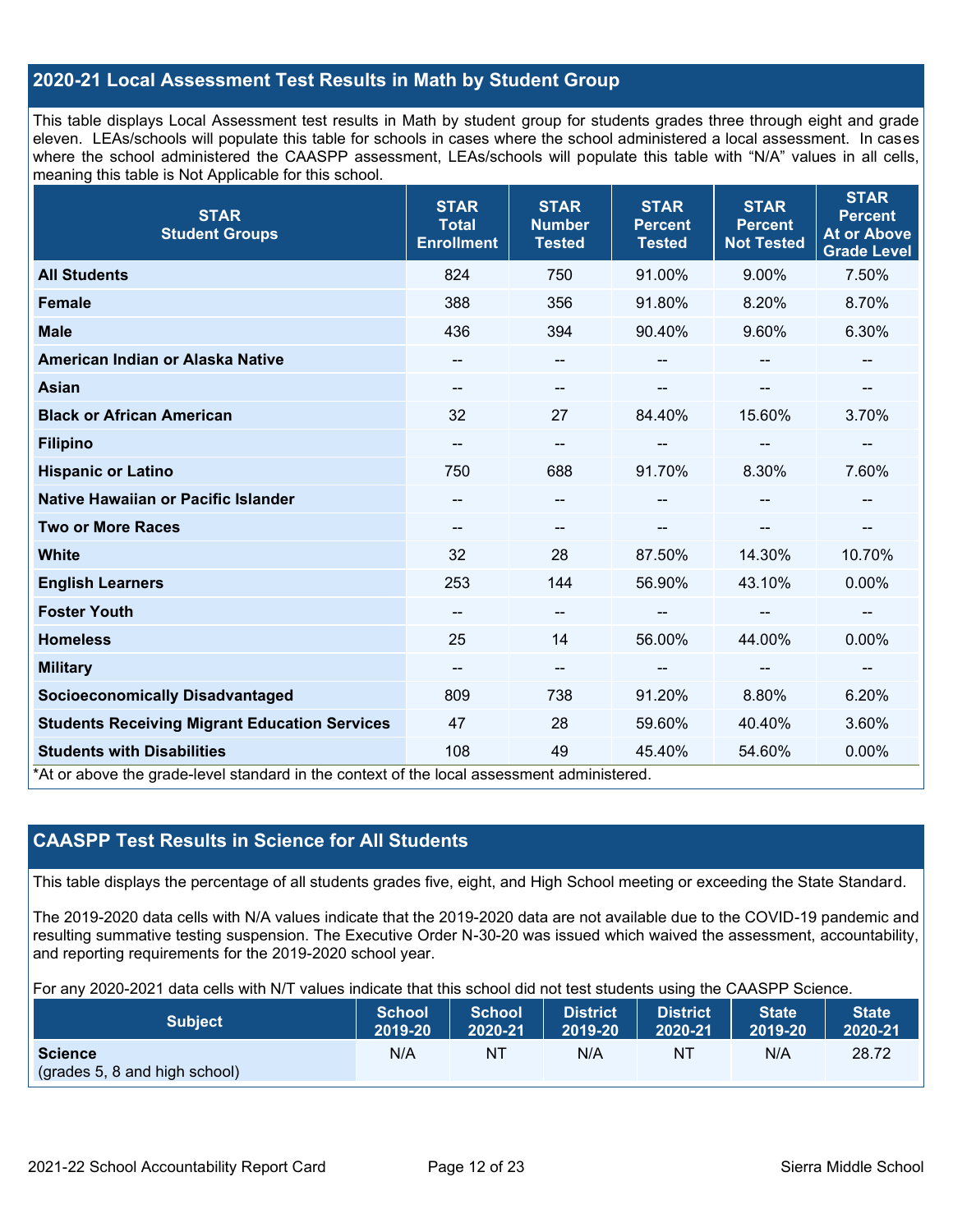### **2020-21 CAASPP Test Results in Science by Student Group**

This table displays CAASPP test results in Science by student group for students grades five, eight, and High School. For any data cells with N/T values indicate that this school did not test students using the CAASPP Science.

| <b>Student Group</b>                                 | <b>Total</b><br><b>Enrollment</b> | <b>Number</b><br><b>Tested</b> | <b>Percent</b><br><b>Tested</b> | <b>Percent</b><br><b>Not Tested</b> | <b>Percent</b><br><b>Met or</b><br><b>Exceeded</b> |
|------------------------------------------------------|-----------------------------------|--------------------------------|---------------------------------|-------------------------------------|----------------------------------------------------|
| <b>All Students</b>                                  | 318                               | <b>NT</b>                      | <b>NT</b>                       | <b>NT</b>                           | <b>NT</b>                                          |
| <b>Female</b>                                        | 157                               | <b>NT</b>                      | <b>NT</b>                       | <b>NT</b>                           | <b>NT</b>                                          |
| <b>Male</b>                                          | 161                               | <b>NT</b>                      | <b>NT</b>                       | <b>NT</b>                           | <b>NT</b>                                          |
| American Indian or Alaska Native                     | $\Omega$                          | $\mathbf 0$                    | $\mathbf 0$                     | $\mathbf 0$                         | 0                                                  |
| <b>Asian</b>                                         | $\mathbf 0$                       | $\pmb{0}$                      | $\mathbf 0$                     | $\mathbf 0$                         | 0                                                  |
| <b>Black or African American</b>                     | 11                                | <b>NT</b>                      | <b>NT</b>                       | <b>NT</b>                           | <b>NT</b>                                          |
| <b>Filipino</b>                                      | 0                                 | $\mathbf 0$                    | $\mathbf 0$                     | 0                                   | 0                                                  |
| <b>Hispanic or Latino</b>                            | 291                               | <b>NT</b>                      | <b>NT</b>                       | <b>NT</b>                           | <b>NT</b>                                          |
| Native Hawaiian or Pacific Islander                  | 0                                 | $\mathbf 0$                    | $\mathbf{0}$                    | $\mathbf 0$                         | 0                                                  |
| <b>Two or More Races</b>                             | --                                | <b>NT</b>                      | <b>NT</b>                       | <b>NT</b>                           | <b>NT</b>                                          |
| <b>White</b>                                         | 12                                | <b>NT</b>                      | <b>NT</b>                       | <b>NT</b>                           | <b>NT</b>                                          |
| <b>English Learners</b>                              | 69                                | <b>NT</b>                      | <b>NT</b>                       | <b>NT</b>                           | <b>NT</b>                                          |
| <b>Foster Youth</b>                                  | --                                | <b>NT</b>                      | <b>NT</b>                       | <b>NT</b>                           | <b>NT</b>                                          |
| <b>Homeless</b>                                      | 16                                | <b>NT</b>                      | <b>NT</b>                       | <b>NT</b>                           | <b>NT</b>                                          |
| <b>Military</b>                                      | $\mathbf 0$                       | $\mathbf 0$                    | $\mathbf 0$                     | $\mathbf 0$                         | 0                                                  |
| <b>Socioeconomically Disadvantaged</b>               | 313                               | <b>NT</b>                      | <b>NT</b>                       | <b>NT</b>                           | <b>NT</b>                                          |
| <b>Students Receiving Migrant Education Services</b> | 17                                | <b>NT</b>                      | <b>NT</b>                       | <b>NT</b>                           | <b>NT</b>                                          |
| <b>Students with Disabilities</b>                    | 32                                | <b>NT</b>                      | <b>NT</b>                       | <b>NT</b>                           | <b>NT</b>                                          |

# **B. Pupil Outcomes State Priority: Other Pupil Outcomes**

The SARC provides the following information relevant to the State priority: Other Pupil Outcomes (Priority 8): Pupil outcomes in the subject area of physical education.

# **2020-21 California Physical Fitness Test Results**

Due to the COVID-19 crisis, the Physical Fitness Test was suspended during the 2020-2021 school year and therefore no data are reported and each cell in this table is populated with "N/A."

| <b>Grade Level</b> | Four of Six Fitness Standards | <b>Five of Six Fitness Standards</b> | Percentage of Students Meeting   Percentage of Students Meeting   Percentage of Students Meeting<br><b>Six of Six Fitness Standards</b> |
|--------------------|-------------------------------|--------------------------------------|-----------------------------------------------------------------------------------------------------------------------------------------|
| Grade 5            | N/A                           | N/A                                  | N/A                                                                                                                                     |
| Grade 7            | N/A                           | N/A                                  | N/A                                                                                                                                     |
| Grade 9            | N/A                           | N/A                                  | N/A                                                                                                                                     |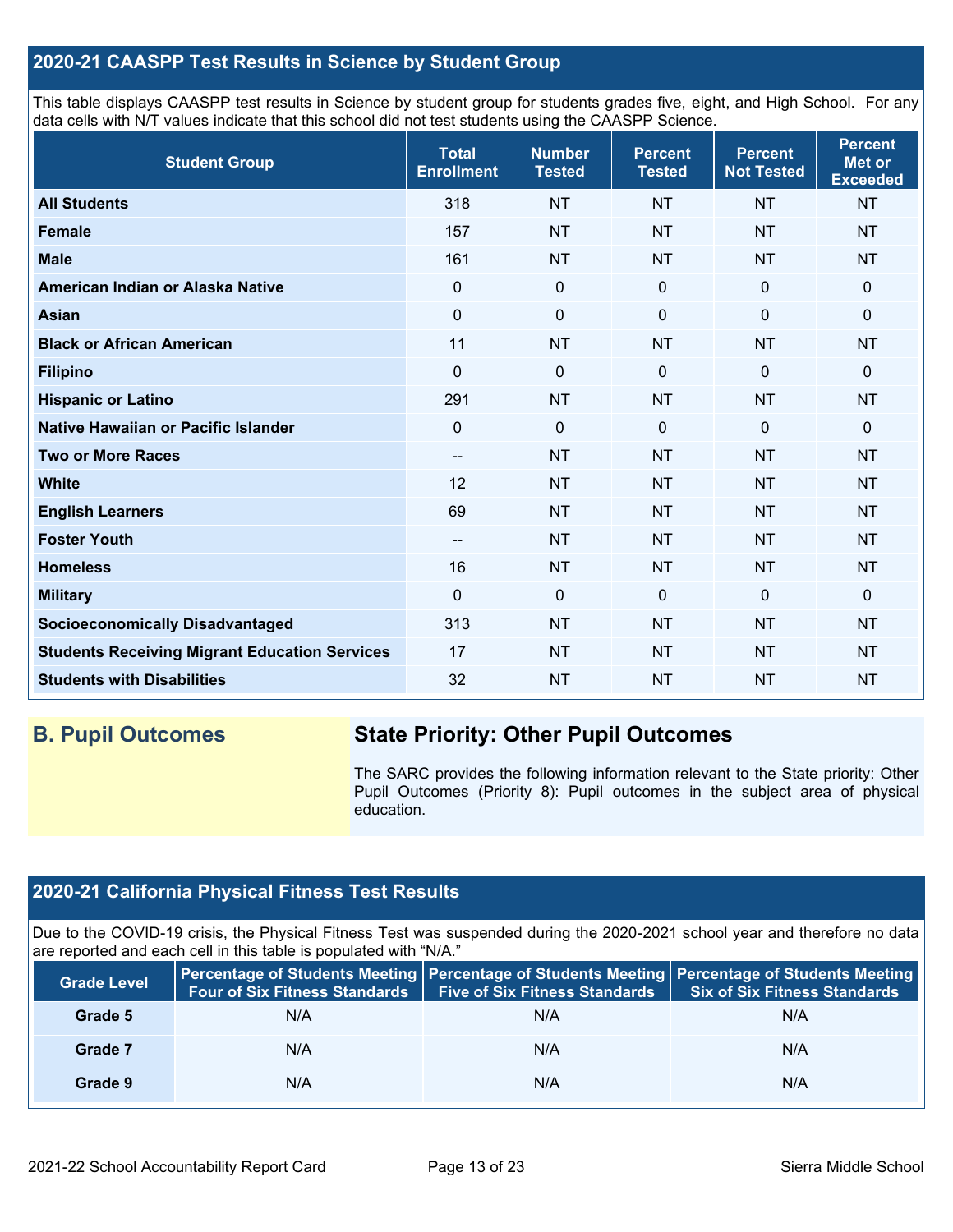# **C. Engagement State Priority: Parental Involvement**

The SARC provides the following information relevant to the State priority: Parental Involvement (Priority 3): Efforts the school district makes to seek parent input in making decisions regarding the school district and at each school site.

### **2021-22 Opportunities for Parental Involvement**

Sierra Middle School is committed to welcoming parents, guardians and community members to participate in a variety of engaging school community opportunities. We strongly believe that a partnership between parents and the school is key to our students' academic success. These opportunities include monthly Parent Cafes, Family Lunchtime Picnics, Parent Sessions, seasonal music concerts, student work showcases, quarterly Family Nights, and weekly parent education sessions to welcome our students and families on campus. Engagement opportunities include, but are not limited to:

- Targeted Parent Education Sessions
- School Site Council- Parents form 50% of the council and oversee the implementation of the school plan.
- English Learner Advisory Committee- Parents are nominated and sit on the committee in an advisory capacity for School Site Council.
- African American Parent Advisory Committee
- Booster Club Meetings- held monthly
- Quarterly Family Education Nights
- Title I Parent Meeting: All parents are invited each year to attend a meeting focusing on Categorical Funds and how they are used to improve student achievement at Sierra.
- Parent Conference Week: Two weeks each year are set aside for parents to attend meetings after school in regards to their individual child and his/her academics.
- **Monthly Parent Cafes**
- Volunteer opportunities, such as "Helping Hands"
- **Monthly Family Picnics**

Parent Project -10 Week Course

Parents can contact our Family and Community Engagement Liaison, Erica Perales, at (661) 631-5470 ext. 41145 to access information concerning participation opportunities.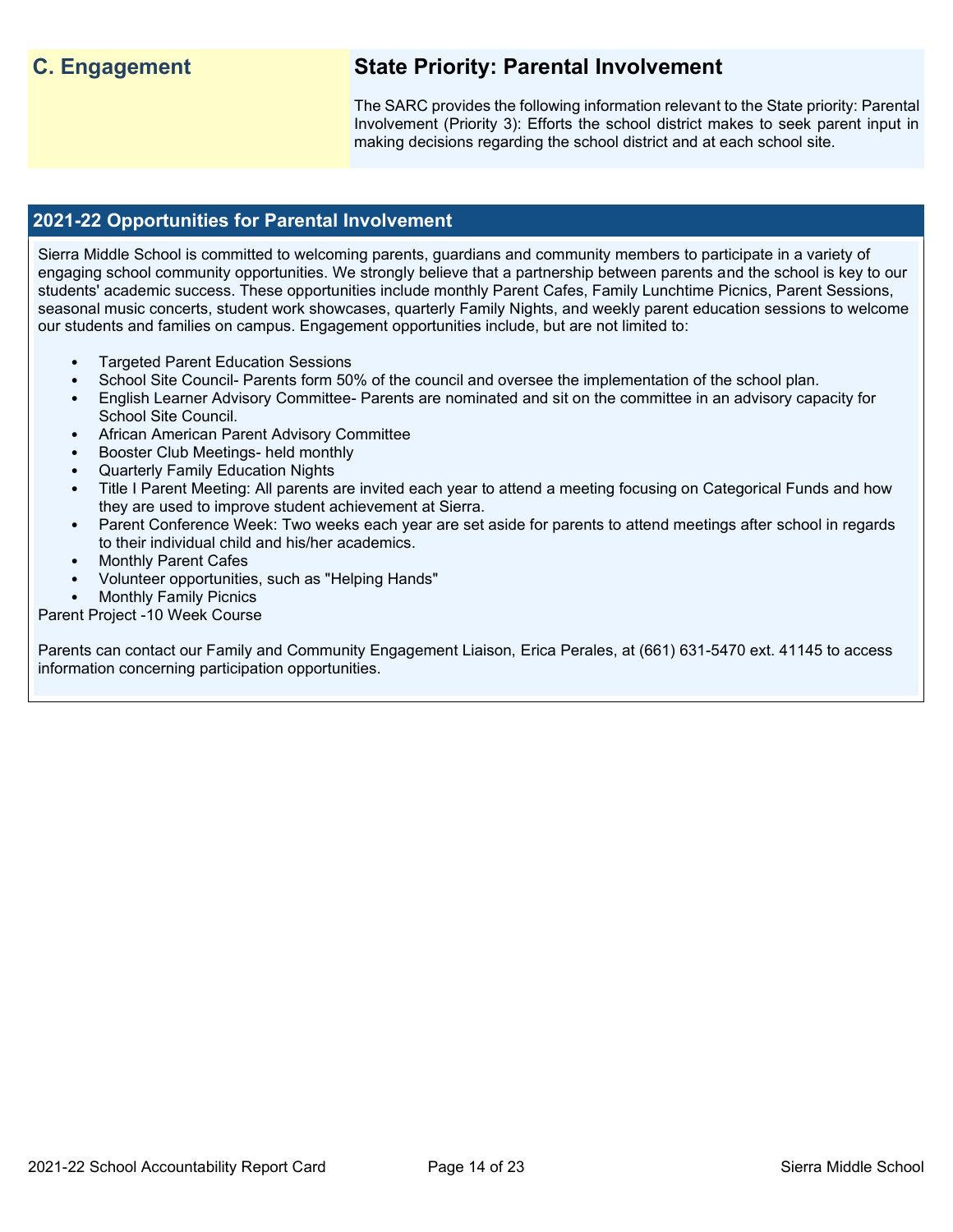## **2020-21 Chronic Absenteeism by Student Group**

| <b>Student Group</b>                                 | <b>Cumulative</b><br><b>Enrollment</b> | <b>Chronic</b><br><b>Absenteeism</b><br><b>Eligible Enrollment</b> | <b>Chronic</b><br><b>Absenteeism</b><br><b>Count</b> | <b>Chronic</b><br><b>Absenteeism</b><br><b>Rate</b> |
|------------------------------------------------------|----------------------------------------|--------------------------------------------------------------------|------------------------------------------------------|-----------------------------------------------------|
| <b>All Students</b>                                  | 891                                    | 872                                                                | 77                                                   | 8.8                                                 |
| <b>Female</b>                                        | 422                                    | 414                                                                | 35                                                   | 8.5                                                 |
| <b>Male</b>                                          | 469                                    | 458                                                                | 42                                                   | 9.2                                                 |
| American Indian or Alaska Native                     | 3                                      | 2                                                                  | 1                                                    | 50.0                                                |
| <b>Asian</b>                                         | 0                                      | $\Omega$                                                           | 0                                                    | 0.0                                                 |
| <b>Black or African American</b>                     | 33                                     | 31                                                                 | 7                                                    | 22.6                                                |
| <b>Filipino</b>                                      | $\mathbf{1}$                           | $\mathbf{1}$                                                       | $\mathbf{0}$                                         | 0.0                                                 |
| <b>Hispanic or Latino</b>                            | 809                                    | 795                                                                | 61                                                   | 7.7                                                 |
| Native Hawaiian or Pacific Islander                  | 0                                      | $\mathbf 0$                                                        | $\mathbf 0$                                          | 0.0                                                 |
| <b>Two or More Races</b>                             | $\overline{7}$                         | $\overline{7}$                                                     | 1                                                    | 14.3                                                |
| <b>White</b>                                         | 38                                     | 36                                                                 | $\overline{7}$                                       | 19.4                                                |
| <b>English Learners</b>                              | 285                                    | 279                                                                | 14                                                   | 5.0                                                 |
| <b>Foster Youth</b>                                  | 5                                      | $\overline{4}$                                                     | $\Omega$                                             | 0.0                                                 |
| <b>Homeless</b>                                      | 27                                     | 26                                                                 | $\overline{7}$                                       | 26.9                                                |
| <b>Socioeconomically Disadvantaged</b>               | 878                                    | 862                                                                | 76                                                   | 8.8                                                 |
| <b>Students Receiving Migrant Education Services</b> | 48                                     | 47                                                                 | $\mathbf{0}$                                         | 0.0                                                 |
| <b>Students with Disabilities</b>                    | 132                                    | 125                                                                | 19                                                   | 15.2                                                |

# **C. Engagement State Priority: School Climate**

The SARC provides the following information relevant to the State priority: School Climate (Priority 6):

- Pupil suspension rates;
- Pupil expulsion rates; and
- Other local measures on the sense of safety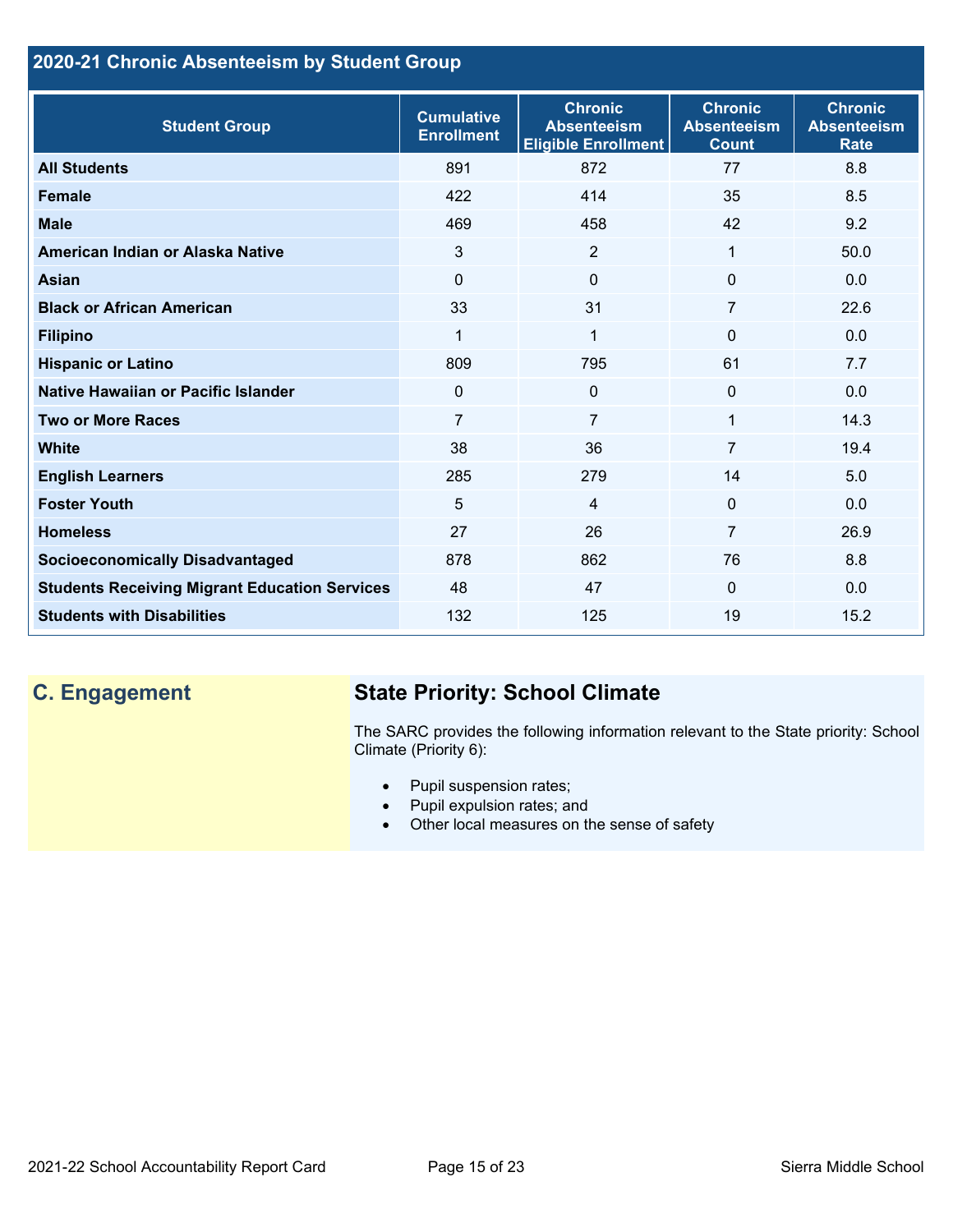### **Suspensions and Expulsions**

This table displays suspensions and expulsions data collected between July through June, each full school year respectively. Data collected during the 2020-21 school year may not be comparable to earlier years of this collection due to differences in learning mode instruction in response to the COVID-19 pandemic.

| <b>Subject</b>     | <b>School</b><br>2018-19 | <b>School</b><br>2020-21 | <b>District</b><br>2018-19 | <b>District</b><br>2020-21 | <b>State</b><br>2018-19 | <b>State</b><br>2020-21 |
|--------------------|--------------------------|--------------------------|----------------------------|----------------------------|-------------------------|-------------------------|
| <b>Suspensions</b> | 6.65                     | 0.00                     | 2.08                       | 0.03                       | 3.47                    | 0.20                    |
| <b>Expulsions</b>  | 0.38                     | 0.00                     | 0.06                       | 0.00                       | 0.08                    | 0.00                    |

This table displays suspensions and expulsions data collected between July through February, partial school year due to the COVID-19 pandemic. The 2019-2020 suspensions and expulsions rate data are not comparable to other year data because the 2019-2020 school year is a partial school year due to the COVID-19 crisis. As such, it would be inappropriate to make any comparisons in rates of suspensions and expulsions in the 2019-2020 school year compared to other school years.

| <b>Subject</b>     | School<br>2019-20 | <b>District</b><br>2019-20 | <b>State</b><br>2019-20 |
|--------------------|-------------------|----------------------------|-------------------------|
| <b>Suspensions</b> | 2.27              | 1.43                       | 2.45                    |
| <b>Expulsions</b>  | 0.09              | 0.01                       | 0.05                    |

### **2020-21 Suspensions and Expulsions by Student Group**

| <b>Student Group</b>                                 | <b>Suspensions Rate</b> | <b>Expulsions Rate</b> |
|------------------------------------------------------|-------------------------|------------------------|
| <b>All Students</b>                                  | 0.00                    | 0.00                   |
| <b>Female</b>                                        | 0.00                    | 0.00                   |
| <b>Male</b>                                          | 0.00                    | 0.00                   |
| American Indian or Alaska Native                     | 0.00                    | 0.00                   |
| <b>Asian</b>                                         | 0.00                    | 0.00                   |
| <b>Black or African American</b>                     | 0.00                    | 0.00                   |
| <b>Filipino</b>                                      | 0.00                    | 0.00                   |
| <b>Hispanic or Latino</b>                            | 0.00                    | 0.00                   |
| Native Hawaiian or Pacific Islander                  | 0.00                    | 0.00                   |
| <b>Two or More Races</b>                             | 0.00                    | 0.00                   |
| <b>White</b>                                         | 0.00                    | 0.00                   |
| <b>English Learners</b>                              | 0.00                    | 0.00                   |
| <b>Foster Youth</b>                                  | 0.00                    | 0.00                   |
| <b>Homeless</b>                                      | 0.00                    | 0.00                   |
| <b>Socioeconomically Disadvantaged</b>               | 0.00                    | 0.00                   |
| <b>Students Receiving Migrant Education Services</b> | 0.00                    | 0.00                   |
| <b>Students with Disabilities</b>                    | 0.00                    | 0.00                   |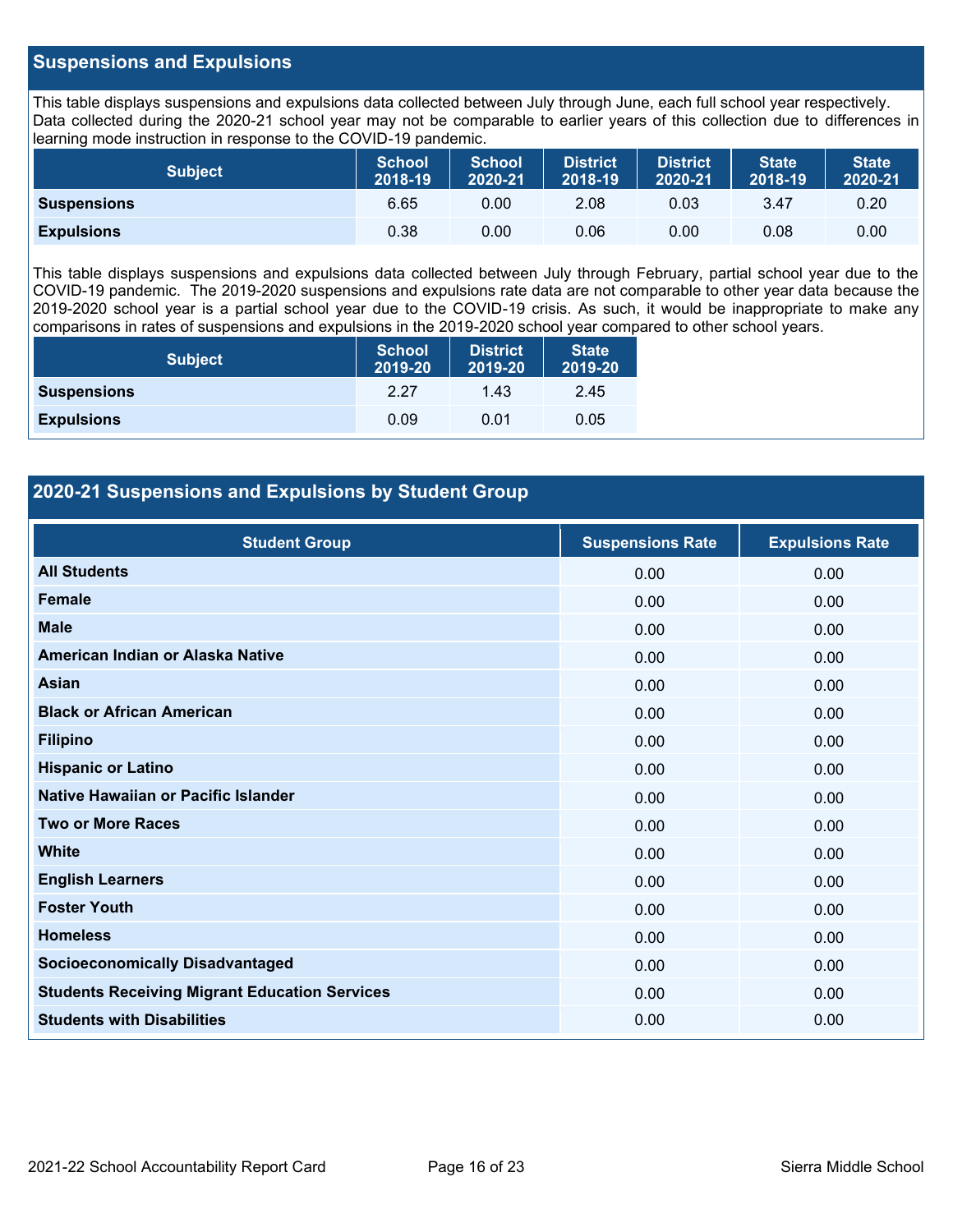### **2021-22 School Safety Plan**

Sierra established its Comprehensive School Safety Plan in 1998. A law enforcement officer specializing in safety provided direction in the establishment of the School Safety Plan. Sierra's School Safety Plan is current and is updated annually. It was reviewed with staff on 12/16/2021; will be approved by School Site Council on 2/18/2021. Key elements of Sierra's School Safety Plan include the following: (a) routine and emergency disaster procedures; (b) suspension, and expulsion procedures; (c) teacher notification of pupils with a specific discipline history; (d) child abuse reporting procedures, (e) the district's sexual harassment policy; (f) school crime data; (g) the student dress code; (h) safe entrance and exit procedures; (i) the civil defense and disaster plan; and (j) discipline rules and procedures. Our overall goal is to maintain a safe and orderly school environment conducive to learning.

### **2018-19 Secondary Average Class Size and Class Size Distribution**

This table displays the 2018-19 average class size and class size distribution. The columns titled "Number of Classes" indicates how many classes fall into each size category (a range of total students per classroom). At the secondary school level, this information is reported by subject area rather than grade level.

| <b>Subject</b>               | Average<br><b>Class</b><br><b>Size</b> | <b>1-22 Students</b> | Number of Classes with   Number of Classes with   Number of Classes with<br>23-32 Students | 33+ Students |
|------------------------------|----------------------------------------|----------------------|--------------------------------------------------------------------------------------------|--------------|
| <b>English Language Arts</b> |                                        | 57                   | 17                                                                                         |              |
| <b>Mathematics</b>           | 23                                     | 12                   | 16                                                                                         | 6            |
| <b>Science</b>               | 26                                     | 6                    | 16                                                                                         |              |
| <b>Social Science</b>        | 25                                     | 6                    | 23                                                                                         |              |

### **2019-20 Secondary Average Class Size and Class Size Distribution**

This table displays the 2019-20 average class size and class size distribution. The columns titled "Number of Classes" indicates how many classes fall into each size category (a range of total students per classroom). At the secondary school level, this information is reported by subject area rather than grade level.

| <b>Subject</b>               | <b>Average</b><br><b>Class</b><br><b>Size</b> | 1-22 Students | Number of Classes with   Number of Classes with   Number of Classes with<br>23-32 Students | 33+ Students |
|------------------------------|-----------------------------------------------|---------------|--------------------------------------------------------------------------------------------|--------------|
| <b>English Language Arts</b> | 19                                            | 28            | 40                                                                                         |              |
| <b>Mathematics</b>           | 21                                            | 13            | 18                                                                                         | b            |
| <b>Science</b>               | 24                                            | 8             | 19                                                                                         | 4            |
| <b>Social Science</b>        | 21                                            | 14            | 16                                                                                         |              |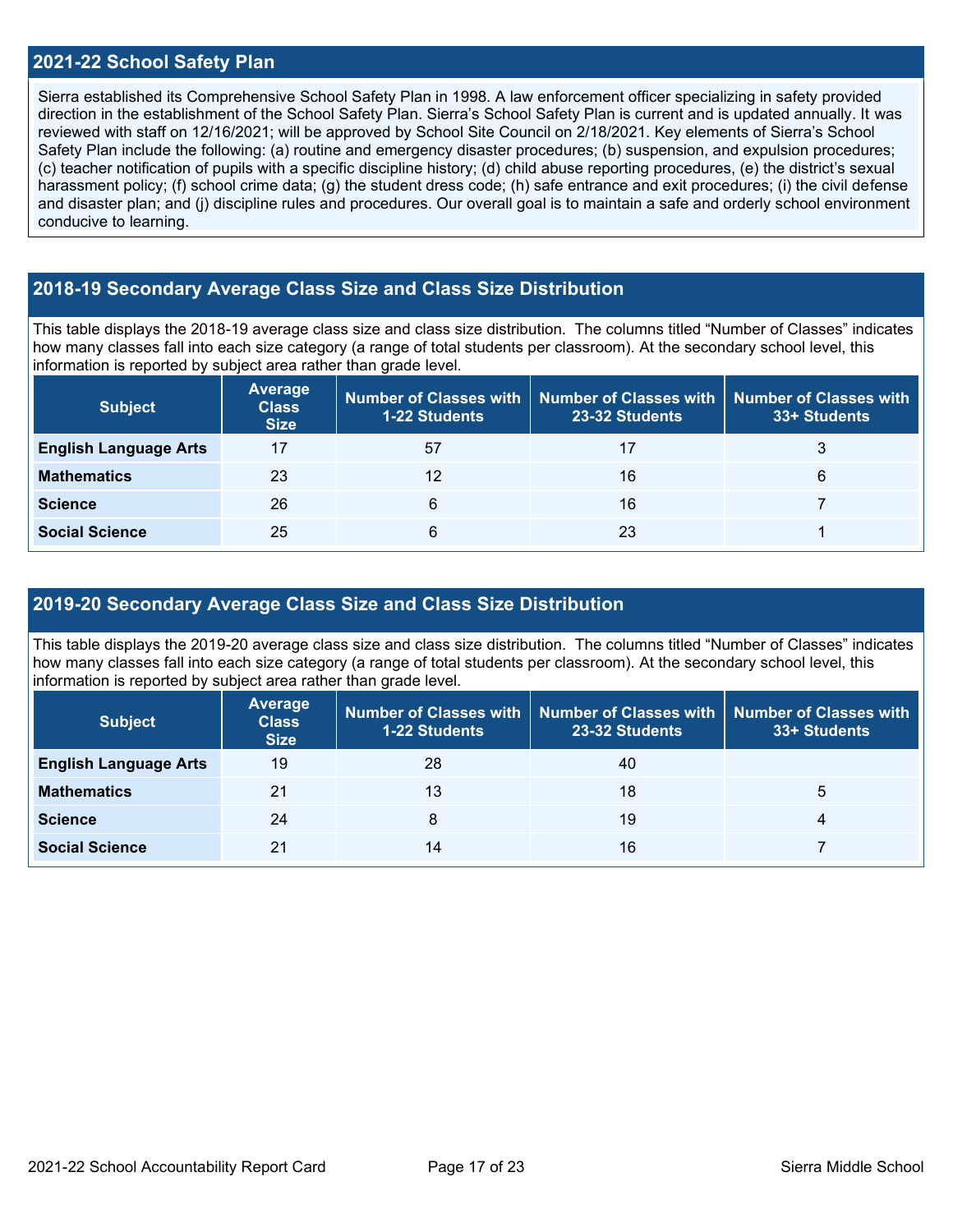### **2020-21 Secondary Average Class Size and Class Size Distribution**

This table displays the 2020-21 average class size and class size distribution. The columns titled "Number of Classes" indicates how many classes fall into each size category (a range of total students per classroom). At the secondary school level, this information is reported by subject area rather than grade level.

| <b>Subject</b>               | <b>Average</b><br><b>Class</b><br><b>Size</b> | <b>1-22 Students</b> | Number of Classes with   Number of Classes with   Number of Classes with<br>23-32 Students | 33+ Students |
|------------------------------|-----------------------------------------------|----------------------|--------------------------------------------------------------------------------------------|--------------|
| <b>English Language Arts</b> | 21                                            | 25                   | 23                                                                                         | 9            |
| <b>Mathematics</b>           | 20                                            | 16                   | 16                                                                                         |              |
| <b>Science</b>               | 24                                            | 9                    | 17                                                                                         |              |
| <b>Social Science</b>        | 21                                            | 12                   | 20                                                                                         |              |

### **2020-21 Ratio of Pupils to Academic Counselor**

This table displays the ratio of pupils to Academic Counselor. One full time equivalent (FTE) equals one staff member working full time; one FTE could also represent two staff members who each work 50 percent of full time.

| <b>Title</b>                        | <b>Ratio</b> |
|-------------------------------------|--------------|
| <b>Pupils to Academic Counselor</b> |              |

### **2020-21 Student Support Services Staff**

This table displays the number of FTE support staff assigned to this school. One full time equivalent (FTE) equals one staff member working full time; one FTE could also represent two staff members who each work 50 percent of full time.

| <b>Title</b>                                                         | <b>Number of FTE Assigned to School</b> |
|----------------------------------------------------------------------|-----------------------------------------|
| <b>Counselor (Academic, Social/Behavioral or Career Development)</b> | 0                                       |
| Library Media Teacher (Librarian)                                    | $\mathbf 0$                             |
| <b>Library Media Services Staff (Paraprofessional)</b>               | $\mathbf{0}$                            |
| <b>Psychologist</b>                                                  | $\mathbf{0}$                            |
| <b>Social Worker</b>                                                 | $\mathbf 0$                             |
| <b>Speech/Language/Hearing Specialist</b>                            | $\Omega$                                |
| <b>Resource Specialist (non-teaching)</b>                            | $\mathbf{0}$                            |
| Other                                                                | 3.3                                     |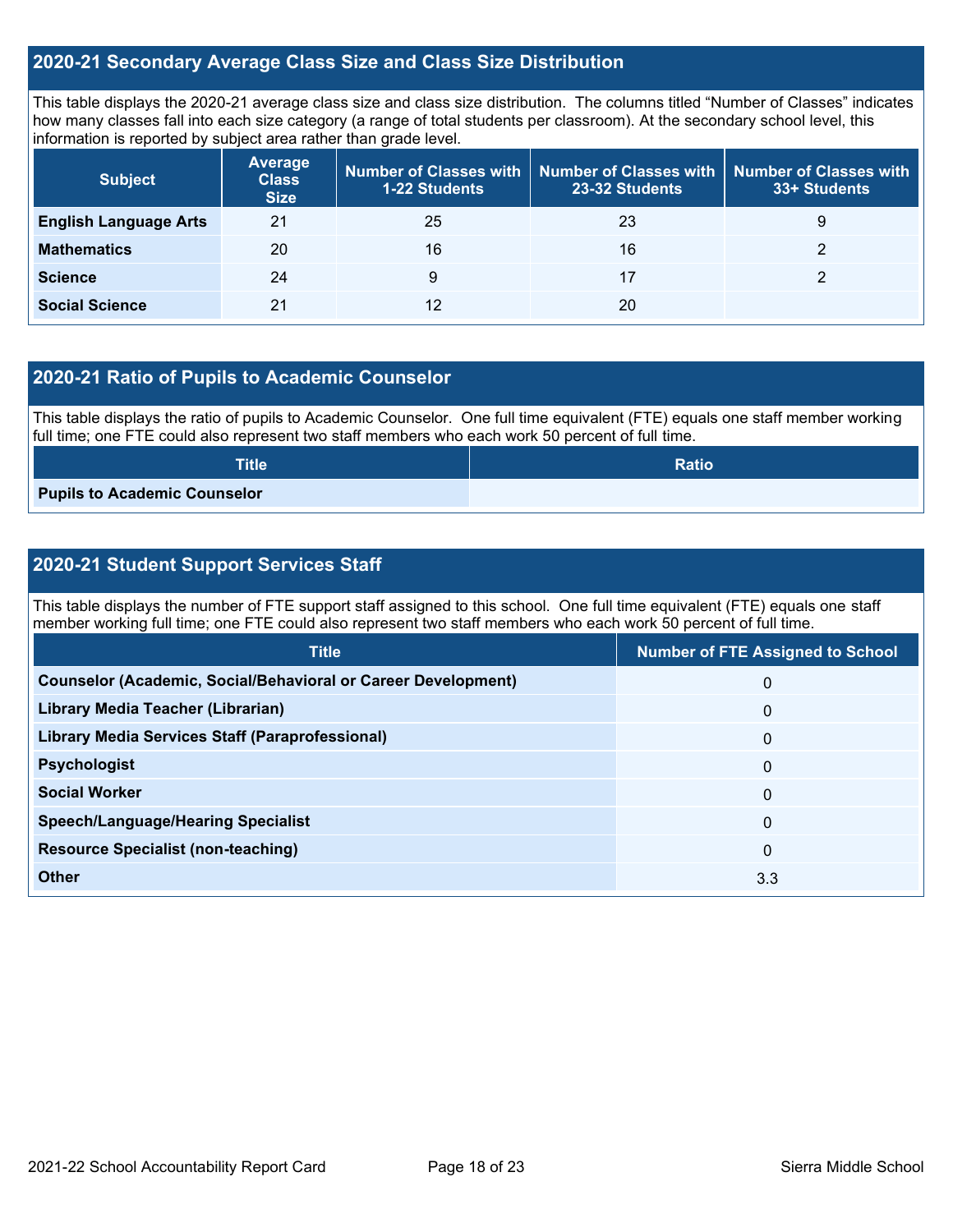### **2019-20 Expenditures Per Pupil and School Site Teacher Salaries**

This table displays the 2019-20 expenditures per pupil and average teach salary for this school. Cells with N/A values do not require data.

| <b>Level</b>                                         | <b>Total</b><br><b>Expenditures</b><br><b>Per Pupil</b> | <b>Expenditures</b><br><b>Per Pupil</b><br>(Restricted) | <b>Expenditures</b><br><b>Per Pupil</b><br>(Unrestricted) | <b>Average</b><br><b>Teacher</b><br><b>Salary</b> |
|------------------------------------------------------|---------------------------------------------------------|---------------------------------------------------------|-----------------------------------------------------------|---------------------------------------------------|
| <b>School Site</b>                                   | \$7,807                                                 | \$1,833                                                 | \$5.974                                                   | \$72,205                                          |
| <b>District</b>                                      | N/A                                                     | N/A                                                     | \$3,176                                                   | \$75,963                                          |
| <b>Percent Difference - School Site and District</b> | N/A                                                     | N/A                                                     | 61.2                                                      | $-5.1$                                            |
| <b>State</b>                                         |                                                         |                                                         | \$8.444                                                   | \$85,863                                          |
| <b>Percent Difference - School Site and State</b>    | N/A                                                     | N/A                                                     | $-34.3$                                                   | $-17.3$                                           |

# **2020-21 Types of Services Funded**

TITLE I After School Program Migrant Ed. Special Ed. School Site Supplemental Funds **NSLP** 

### **2019-20 Teacher and Administrative Salaries**

This table displays the 2019-20 Teacher and Administrative salaries. For detailed information on salaries, see the CDE Certification Salaries & Benefits web page at [http://www.cde.ca.gov/ds/fd/cs/.](http://www.cde.ca.gov/ds/fd/cs/)

| Category                                             | <b>District</b><br><b>Amount</b> | <b>State Average</b><br>for Districts<br>in Same Category |
|------------------------------------------------------|----------------------------------|-----------------------------------------------------------|
| <b>Beginning Teacher Salary</b>                      | \$50,328                         | \$52,060                                                  |
| <b>Mid-Range Teacher Salary</b>                      | \$75,872                         | \$84,043                                                  |
| <b>Highest Teacher Salary</b>                        | \$100,272                        | \$107,043                                                 |
| <b>Average Principal Salary (Elementary)</b>         | \$144,130                        | \$133,582                                                 |
| <b>Average Principal Salary (Middle)</b>             | \$142,165                        | \$138,803                                                 |
| <b>Average Principal Salary (High)</b>               | \$0                              | \$133,845                                                 |
| <b>Superintendent Salary</b>                         | \$265,178                        | \$240,628                                                 |
| <b>Percent of Budget for Teacher Salaries</b>        | 30%                              | 35%                                                       |
| <b>Percent of Budget for Administrative Salaries</b> | 5%                               | 5%                                                        |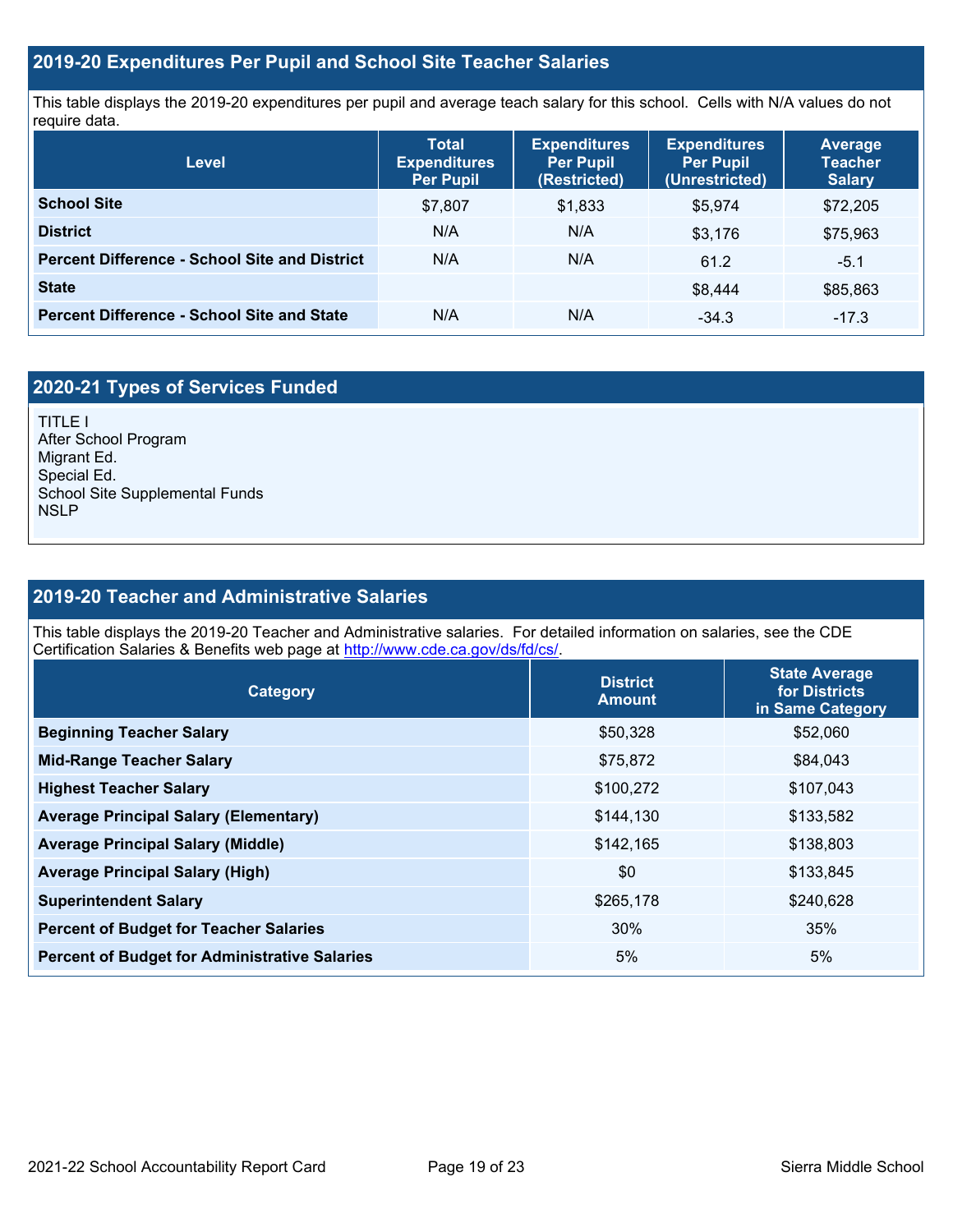### **Professional Development**

Professional development is designed to provide continuous learning opportunities for administrators, teachers, and classified personnel. Training opportunities affirm the basic philosophy of education that learning is a lifelong process that contributes to the well-being of the students, teachers, administrators, and community. Professional Development is an essential component of effective instruction and student learning.

All training revolves around identified needs of students and adults for the purpose of the improvement of instruction and increasing content knowledge. Central to all training are student achievement data, district focus areas, the Common Core State Standards, the state adopted standards-based instructional materials, and strategies to effectively teach the academic content standards to all students.

During 2020-2021, school year district professional development focused on virtual instruction due to the pandemic. In preparation of the school year, teachers were offered three full days of professional development during the summer. Regularly scheduled office hours and focused professional development was provided on a monthly basis during the school year. Topics addressed navigating platforms being used during virtual learning, increasing student engagement and addressing the common core state standards through distance learning.

Additional support was provided by academic coaches and district specialists for reading/language arts, mathematics, science, writing and social emotional learning. The district provided time and resources for collaboration, planning, and professional development. Additionally, professional development on Multi-Tiered Systems of Support and Support to school and district teams.

Teachers new to the District received four days of professional development prior to the beginning of the school year focused on orientation to District and school site policies and services, Common Core State Standards, classroom management, curriculum and pacing, using technology and setting up the classroom. Teachers in their second year with the District received two days of professional development prior to the beginning of the school year provided by the school site and focused on improving best practices.

New teachers with California preliminary credentials received professional development through the Bakersfield City School District (BCSD) Teacher Induction Program (TIP). The focus of BCSD TIP is being mentored by an experienced teacher, growing in the California Standards for the Teaching Profession (CSTP) and meeting the California Induction standards. The culmination of TIP is the recommendation for the CA Clear Credential. Each TIP teacher was assigned a veteran teacher who served as a mentor. The mentors received on-going professional development in coaching/mentoring strategies, instructional strategies, and guiding cycles of inquiry. Professional development was provided through individual mentoring, monthly meetings, and after-school workshops.

Intern teachers received professional development at monthly meetings focusing on the initial teaching skills of the CSTP including classroom management, lesson planning, assessment, and establishing a climate that is conducive to student achievement. Each Intern was assigned a mentor that provided day-to-day support in these areas as well as advisement toward meeting credential requirements. Mentors received monthly professional development in meeting the needs of Intern teachers. Interns also received coursework and supervision from universities partnered with BCSD to provide the Intern Program.

Teachers on Short Term Staffing Permits (STSPs) were provided mentors and monthly trainings on beginning pedagogy and best teaching practices. Each teacher on a STSP designed a plan to meet requirements to move to a CA Intern or Preliminary Credential. Support was provided for required testing and BCSD staff worked closely with university partners to ensure teachers on permits were taking prerequisite requirements to move to credentials.

Teachers on Provisional Intern Permits (PIPs) were provided a weekly cohort meeting focused on beginning pedagogy. Two cohort meetings occurred weekly to allow teachers on a PIP to work around university course schedules. Support was provided for required testing and BCSD staff worked closely with university partners to ensure teachers on permits were taking prerequisite requirements to move to credentials.

This table displays the number of school days dedicated to staff development and continuous improvement.

| <b>Subject</b>                                                                  |  | $2019-20$ 2020-21 2021-22 |
|---------------------------------------------------------------------------------|--|---------------------------|
| Number of school days dedicated to Staff Development and Continuous Improvement |  |                           |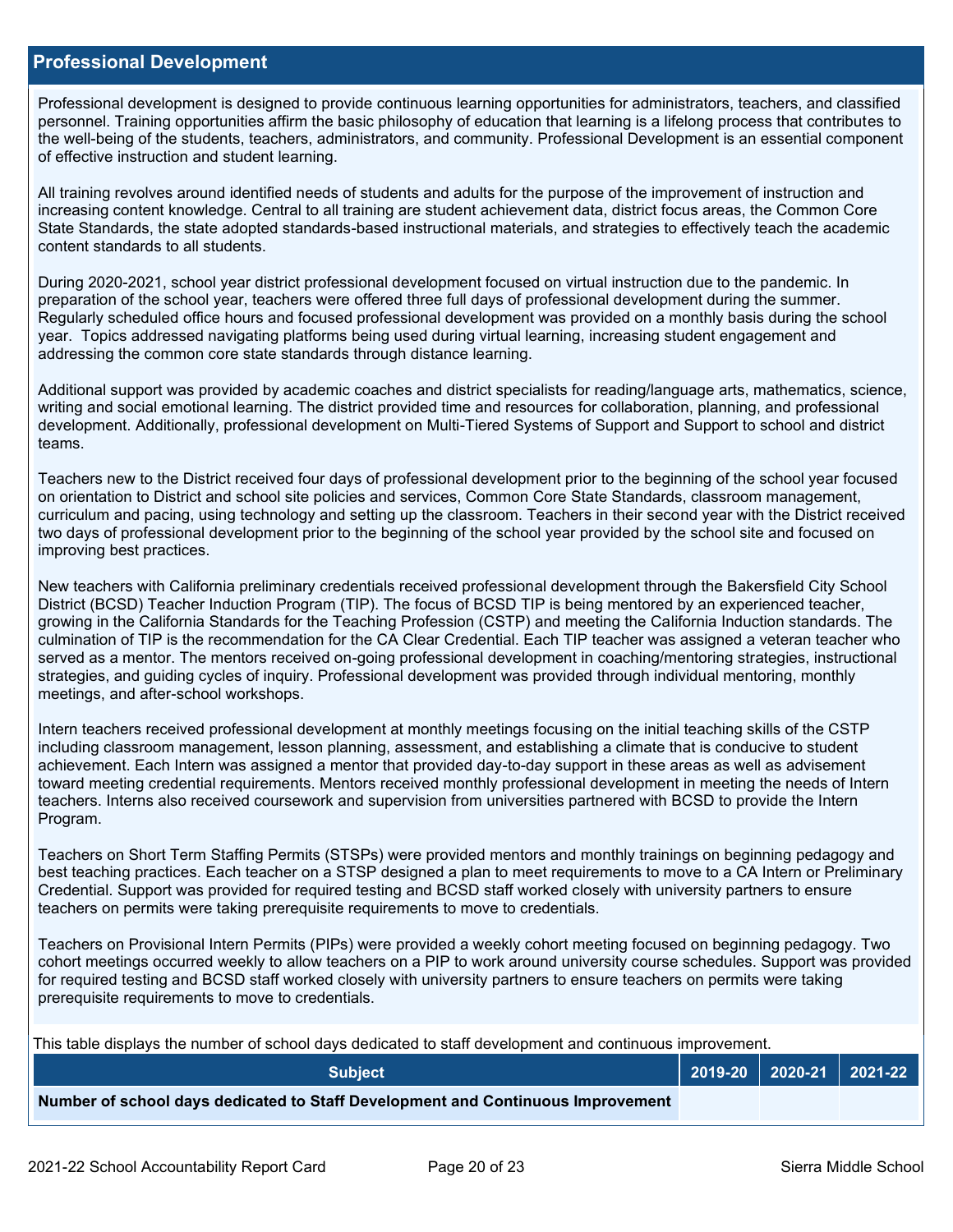# **Bakersfield City School 2020-21 Local Accountability Report Card (LARC) Addendum**

# **Local Accountability Report Card (LARC) Addendum**

**2020-21 Local Accountability Report Card (LARC) Addendum Overview**



On July 14, 2021, the California State Board of Education (SBE) determined that the California Department of Education (CDE) will use the SARC as the mechanism to conduct a one-time data collection of the LEA-level aggregate test results of all school's local assessments administered during the 2020–2021 school year in order to meet the federal Every Students Succeeds Act (ESSA) reporting requirement for the Local Educational Agency Accountability Report Cards (LARCs).

Each local educational agency (LEA) is responsible for preparing and posting their annual LARC in accordance with the federal ESSA. As a courtesy, the CDE prepares and posts the LARCs on behalf of all LEAs.

Only for the 2020–2021 school year and the 2020–2021 LARCs, LEAs are required to report their aggregate local assessments test results at the LEA-level to the CDE by populating the tables below via the SARC. These data will be used to meet the LEAs' federal requirement for their LARCs. Note that it is the responsibility of the school and LEA to ensure that all student privacy and suppression rules are in place when reporting data in Tables 3 and 4 in the Addendum, as applicable.

The tables below are not part of the SBE approved 2020–2021 SARC template but rather are the mechanism by which these required data will be collected from LEAs.

For purposes of the LARC and the following tables, an LEA is defined as a school district, a county office of education, or a direct funded charter school.

| 2021-22 District Contact Information |                                |  |  |  |
|--------------------------------------|--------------------------------|--|--|--|
| <b>District Name</b>                 | <b>Bakersfield City School</b> |  |  |  |
| <b>Phone Number</b>                  | 661-631-4600                   |  |  |  |
| Superintendent                       | <b>Mark Luque</b>              |  |  |  |
| <b>Email Address</b>                 | supt@bcsd.com                  |  |  |  |
| <b>District Website Address</b>      | www.bcsd.com                   |  |  |  |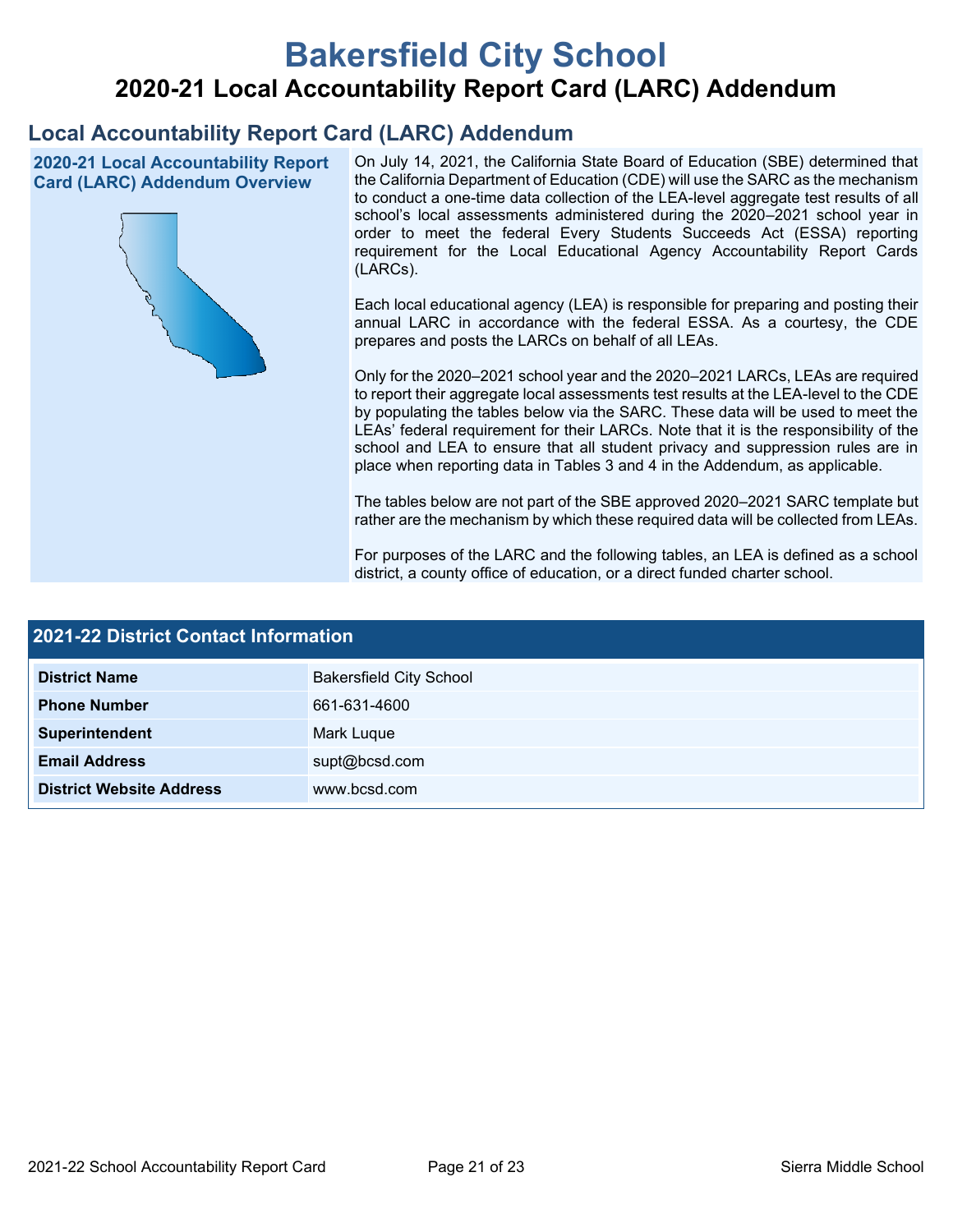### **2020-21 CAASPP Test Results in ELA by Student Group**

This table displays CAASPP test results in ELA by student group for students grades three through eight and grade eleven taking and completing a state-administered assessment. The CDE will populate this table for schools in cases where the school administered the CAASPP assessment. In cases where the school administered a local assessment instead of CAASPP, the CDE will populate this table with "NT" values, meaning this school did not test students using the CAASPP. See the local assessment(s) table for more information.

| <b>CAASPP</b><br><b>Student Groups</b>               | <b>CAASPP</b><br><b>Total</b><br><b>Enrollment</b> | <b>CAASPP</b><br><b>Number</b><br><b>Tested</b> | <b>CAASPP</b><br><b>Percent</b><br><b>Tested</b> | <b>CAASPP</b><br><b>Percent</b><br><b>Not Tested</b> | <b>CAASPP</b><br><b>Percent</b><br>Met or<br><b>Exceeded</b> |
|------------------------------------------------------|----------------------------------------------------|-------------------------------------------------|--------------------------------------------------|------------------------------------------------------|--------------------------------------------------------------|
| <b>All Students</b>                                  | 19655                                              | <b>NT</b>                                       | <b>NT</b>                                        | <b>NT</b>                                            | <b>NT</b>                                                    |
| <b>Female</b>                                        | 9598                                               | <b>NT</b>                                       | <b>NT</b>                                        | <b>NT</b>                                            | <b>NT</b>                                                    |
| <b>Male</b>                                          | 10055                                              | <b>NT</b>                                       | <b>NT</b>                                        | <b>NT</b>                                            | <b>NT</b>                                                    |
| American Indian or Alaska Native                     | 102                                                | <b>NT</b>                                       | <b>NT</b>                                        | <b>NT</b>                                            | <b>NT</b>                                                    |
| <b>Asian</b>                                         | 153                                                | <b>NT</b>                                       | <b>NT</b>                                        | <b>NT</b>                                            | <b>NT</b>                                                    |
| <b>Black or African American</b>                     | 1554                                               | <b>NT</b>                                       | <b>NT</b>                                        | <b>NT</b>                                            | <b>NT</b>                                                    |
| <b>Filipino</b>                                      | 67                                                 | <b>NT</b>                                       | <b>NT</b>                                        | <b>NT</b>                                            | <b>NT</b>                                                    |
| <b>Hispanic or Latino</b>                            | 15770                                              | <b>NT</b>                                       | <b>NT</b>                                        | <b>NT</b>                                            | <b>NT</b>                                                    |
| Native Hawaiian or Pacific Islander                  | 20                                                 | <b>NT</b>                                       | <b>NT</b>                                        | <b>NT</b>                                            | <b>NT</b>                                                    |
| <b>Two or More Races</b>                             | 324                                                | <b>NT</b>                                       | <b>NT</b>                                        | <b>NT</b>                                            | <b>NT</b>                                                    |
| <b>White</b>                                         | 1665                                               | <b>NT</b>                                       | <b>NT</b>                                        | <b>NT</b>                                            | <b>NT</b>                                                    |
| <b>English Learners</b>                              | 4700                                               | <b>NT</b>                                       | <b>NT</b>                                        | <b>NT</b>                                            | <b>NT</b>                                                    |
| <b>Foster Youth</b>                                  | 173                                                | <b>NT</b>                                       | <b>NT</b>                                        | <b>NT</b>                                            | <b>NT</b>                                                    |
| <b>Homeless</b>                                      | 1436                                               | <b>NT</b>                                       | <b>NT</b>                                        | <b>NT</b>                                            | <b>NT</b>                                                    |
| <b>Military</b>                                      | 14                                                 | <b>NT</b>                                       | <b>NT</b>                                        | <b>NT</b>                                            | <b>NT</b>                                                    |
| <b>Socioeconomically Disadvantaged</b>               | 18281                                              | <b>NT</b>                                       | <b>NT</b>                                        | <b>NT</b>                                            | <b>NT</b>                                                    |
| <b>Students Receiving Migrant Education Services</b> | 630                                                | <b>NT</b>                                       | <b>NT</b>                                        | <b>NT</b>                                            | NT                                                           |
| <b>Students with Disabilities</b>                    | 2350                                               | <b>NT</b>                                       | <b>NT</b>                                        | <b>NT</b>                                            | <b>NT</b>                                                    |